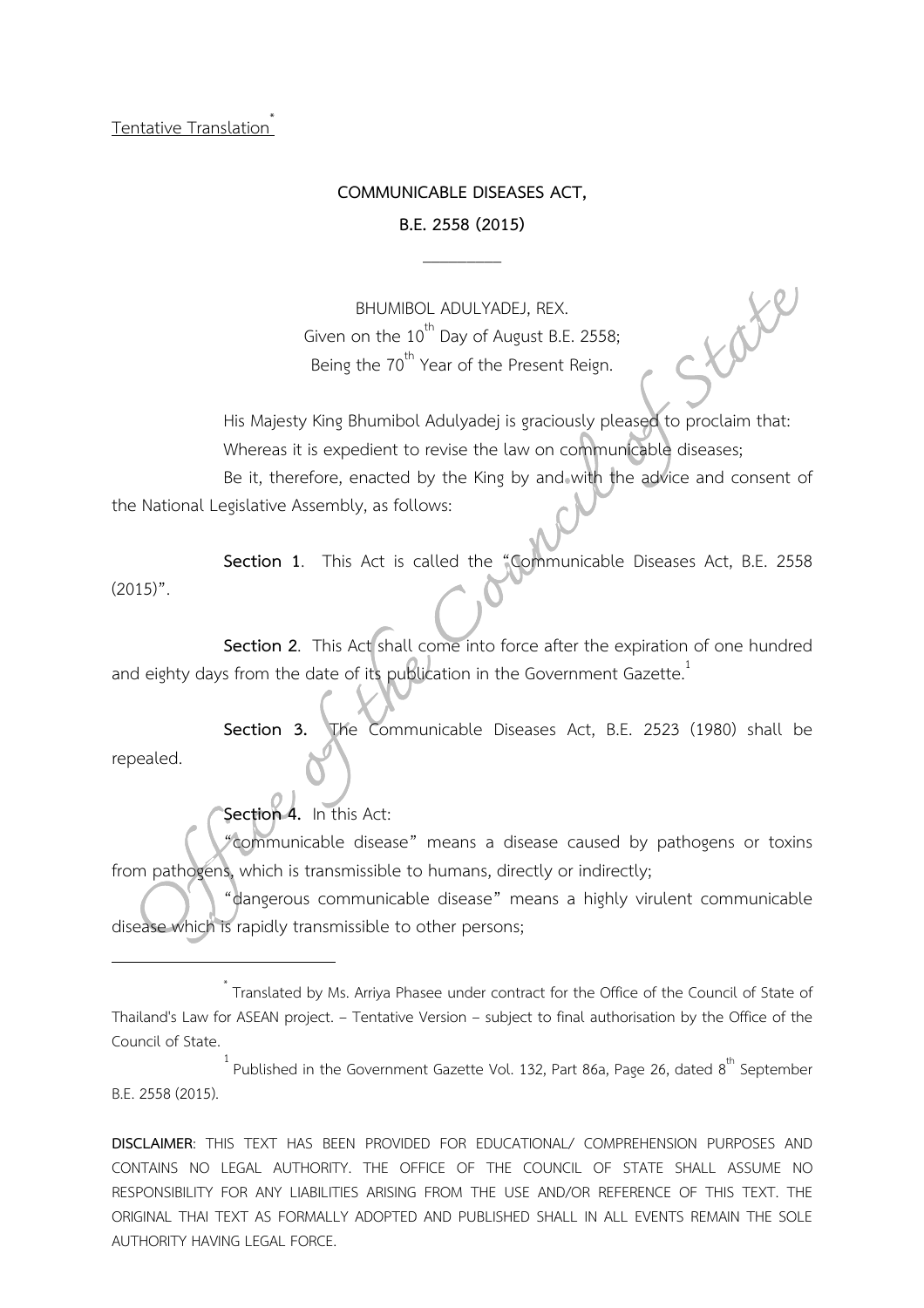"communicable disease under surveillance" means a communicable disease that requires ongoing monitoring, inspection or data collection;

"epidemic" means a communicable disease or a disease of which the exact cause is unknown, which may be transmitted to other persons rapidly and widely or which has a higher incidence than normally observed;

"carrier" means a human or animal which does not have clinical signs of a communicable disease, but its body gets infected with such disease which may be communicated to other persons;

"contact" means a human who has close contact with humans, animals or physical items infected with a disease to the extent that such disease may be communicated to such person;

"period of communicability" means the period of time in which a pathogen may be transmitted from humans or animals infected with such pathogen to other persons, directly or indirectly;

"isolation" means the separation of a contact or carrier from others in isolated places as to prevent the direct or indirect transmission of pathogens to those who may get infected with such pathogens until the lapse of the period of communicability;

"quarantine" means the restriction of a contact or carrier to isolated places as to prevent the direct or indirect transmission of pathogens to those who may get infected with such pathogens until the lapse of the incubation period or until a carrier status has ended;

"control for observation" means the supervision of a contact or carrier without quarantine, and such contact or carrier may be permitted to transit through any places upon the condition that when reaching any specified locality, such person shall report himself or herself to a local communicable disease control officer for a medical check-up in order to prevent the direct or indirect transmission of pathogens to those who may get infected with such pathogens;

"incubation period" means the period of time from which a pathogen enters a body until the time when the infected person exhibits symptoms of the relevant disease;

"disease infected zone" means any locality or port city outside the Kingdom where a dangerous communicable disease or an epidemic occurs;

"disease investigation" means the procedure to identify causes, sources and reservoirs of diseases for the purpose of disease control;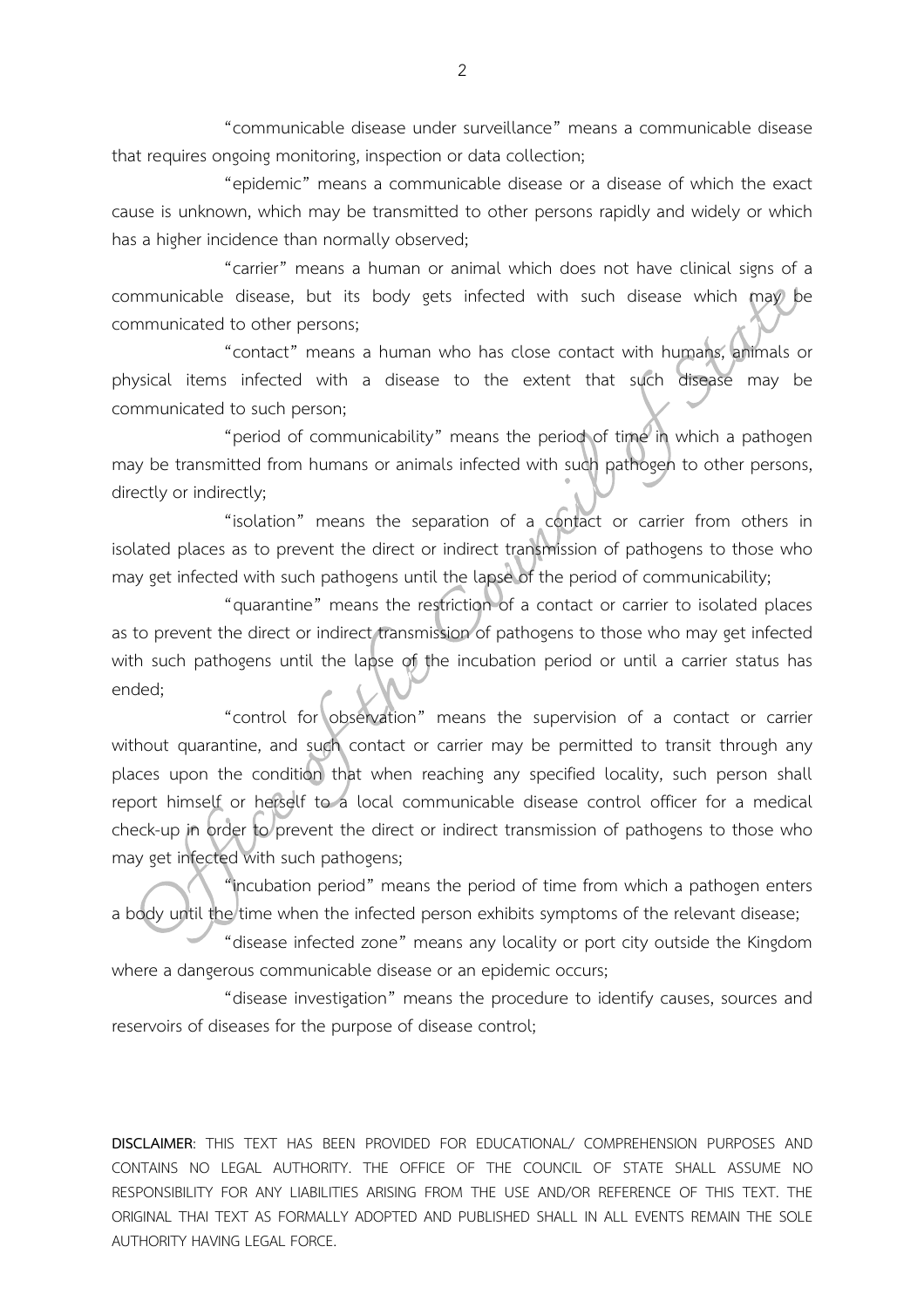"surveillance" means observation and data collection and analysis, as well as reporting and following up on the result of disease transmission on an ongoing and systematic basis for the purpose of disease control;

"conveyance" means a vehicle, animal or object used in transporting humans, animals or physical items on land, water or air;

"conveyance owner" includes an agent of the owner, a lessee, an agent of the lessee or an occupier of such conveyance;

"conveyance operator" means a person responsible for the operation of a conveyance;

"traveller" means a person travelling into the Kingdom, and shall include a conveyance operator and crew members of a conveyance;

"immunisation" means a medical action towards humans or animals by any means to develop disease resistance in them;

"isolated place" means any place where a communicable disease control officer has designated as a place for isolation or quarantine of humans or animals which are, or are suspected of being infected with any communicable disease in order to prevent the direct or indirect transmission of such disease to those who may get infected with such disease;

"sanitation" means the control, protection or maintenance of environmental conditions and contributing factors to the occurrence or transmission of communicable diseases;

"port of entry" means any route or place used for entry and exit of travellers, conveyances and physical items internationally, and shall include areas or zones arranged for providing such service;

"Committee" means the National Communicable Disease Committee;

"Provincial Communicable Disease Committee" means a Provincial Communicable Disease Prevention and Control Committee;

"Bangkok Communicable Disease Committee" means the Bangkok Communicable Disease Prevention and Control Committee;

"State agency" means a central official agency, a regional official agency, a local official agency, a State enterprise, a public organisation and other agencies of the State;

"communicable disease control officer" means a person appointed by the Minister to execute this Act;

"Director-General" means the Director-General of Department of Disease Control;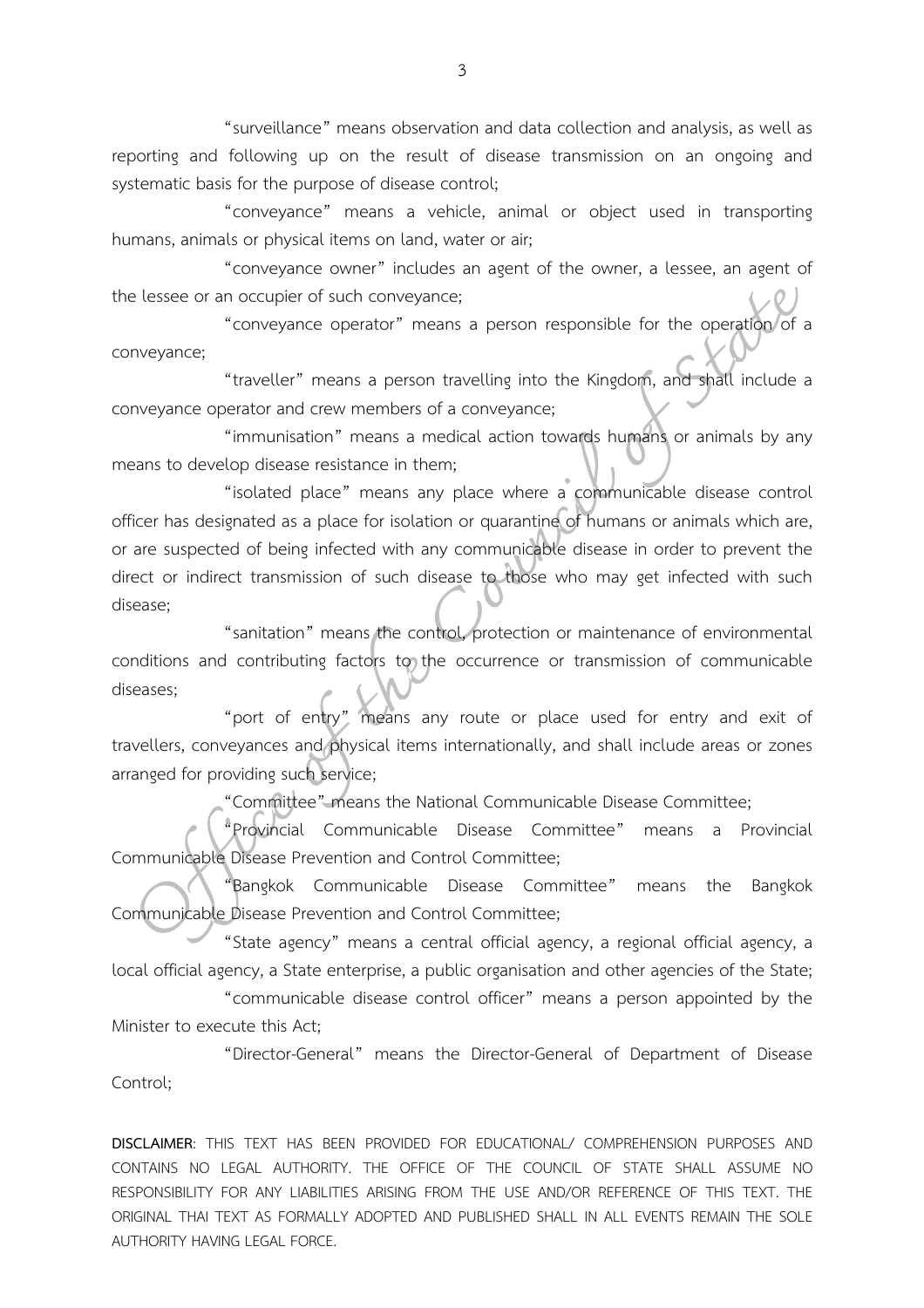"Minister" means the Minister having charge and control over the execution of this Act.

**Section 5.** The Minister of Public Health shall have charge and control over the execution of this Act and shall have the power to appoint communicable disease control officers, issue Ministerial Regulations prescribing other acts, and issue Rules or Notifications for the execution of this Act.

Such Ministerial Regulations, Rules and Notifications shall come into force upon their publication in the Government Gazette.

### **CHAPTER I GENERAL PROVISIONS**

 $\overline{\phantom{a}}$ 

**Section 6.** For the purpose of prevention and control of communicable diseases, the Minister by and with the advice of the Committee shall have the power to prescribe the following in the Notifications:

(1) names and presenting symptoms of dangerous communicable diseases and communicable diseases under surveillance;

(2) designation of any ports of entry in the Kingdom as international communicable disease control checkpoints and cancellation of international communicable disease control checkpoints;

(3) immunisation.

Section 7. For the purpose of prevention and control of communicable diseases, the Minister with the approval of the Committee shall have the power to prescribe the following in the Notifications:

(1) criteria and procedures for notification in the event of occurrence of a dangerous communicable disease, a communicable disease under surveillance or an epidemic;

(2) criteria, procedures and conditions on implementation or issuance of orders and disease investigation;

(3) criteria, procedures and conditions in relation to determination of the expenses for conveyance owners or conveyance operators;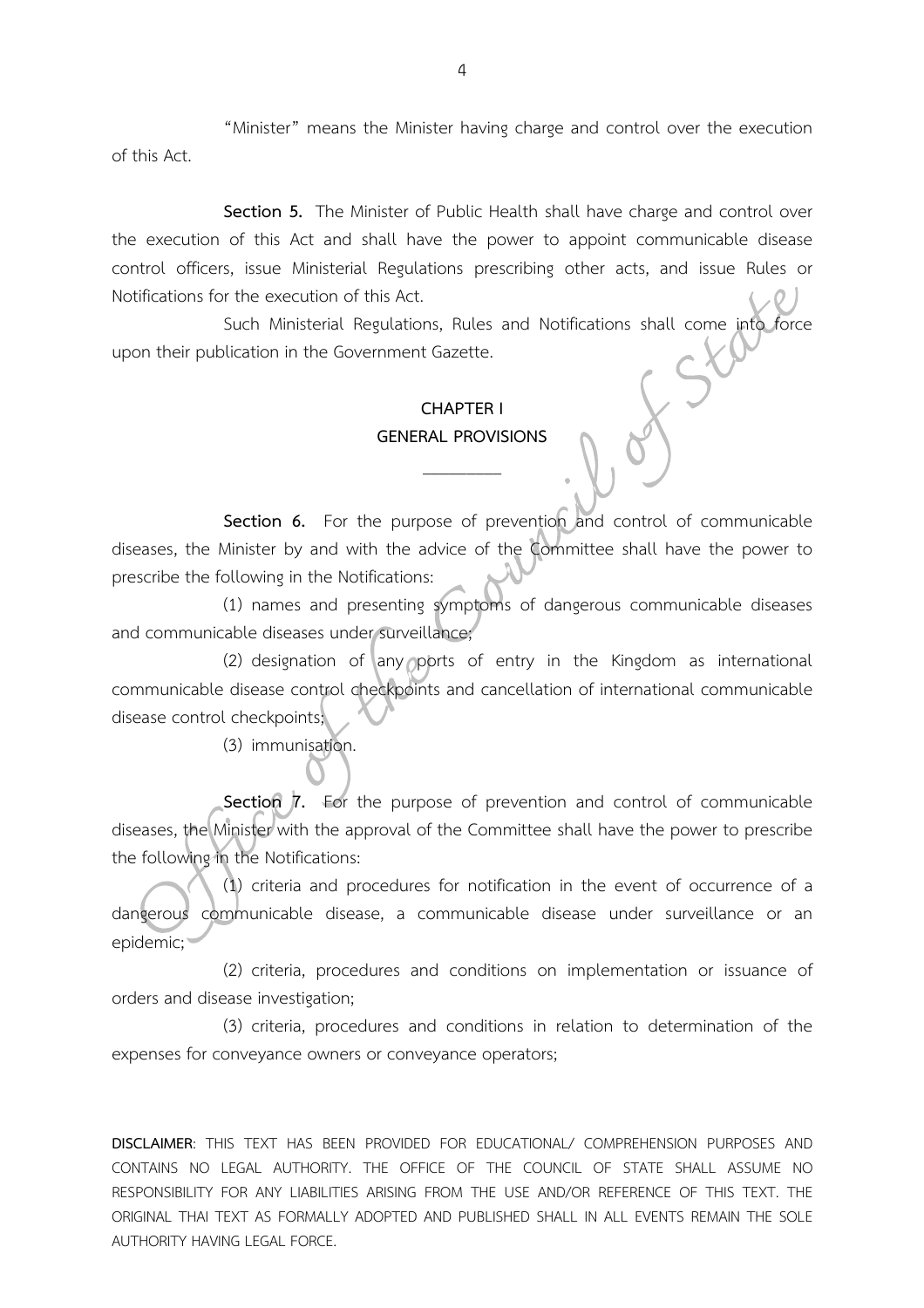(4) criteria, procedures and conditions of responsibility of travellers for payment of expenses.

**Section 8.** For the purpose of prevention and control of dangerous communicable diseases or epidemics which may enter the Kingdom, the Minister by and with the advice of the Technical Committee shall have the power to announce the designation of any locality or port city outside the Kingdom as a disease infected zone, and to cancel the announcement when the disease situation has been deemed calm or when there is a valid reason.

**Section 9.** For the purpose of prevention and control of epidemics, the Director-General by and with the advice of the Technical Committee shall have the power to announce a name, presenting symptoms and places where an epidemic occurs and notify a communicable disease control officer under section 34 for acknowledgement, and to cancel the announcement when the disease situation has been deemed calm or when there is a valid reason.

**Section 10.** In the case where the information derived from surveillance, disease investigation or notification or reporting under this Act refers to a person who may or may not be identified, such information shall be kept confidential and processed on an anonymous basis, provided that the processing shall be suitable and corresponding to the objectives in preventing and controlling diseases.

A communicable disease control officer may disclose part of the information under paragraph one which is related to treatment, prevention or control of dangerous communicable diseases or epidemic outbreaks which affect the public health, with the consent of an owner of that information or in accordance with the criteria, procedures and conditions prescribed in the Notifications by the Committee.



#### **CHAPTER II**

# **NATIONAL COMMUNICABLE DISEASE COMMITTEE**  $\overline{\phantom{a}}$

**Section 11.** There shall be a committee called the "National Communicable Disease Committee", consisting of:

(1) the Minister of Public Health as Chairperson;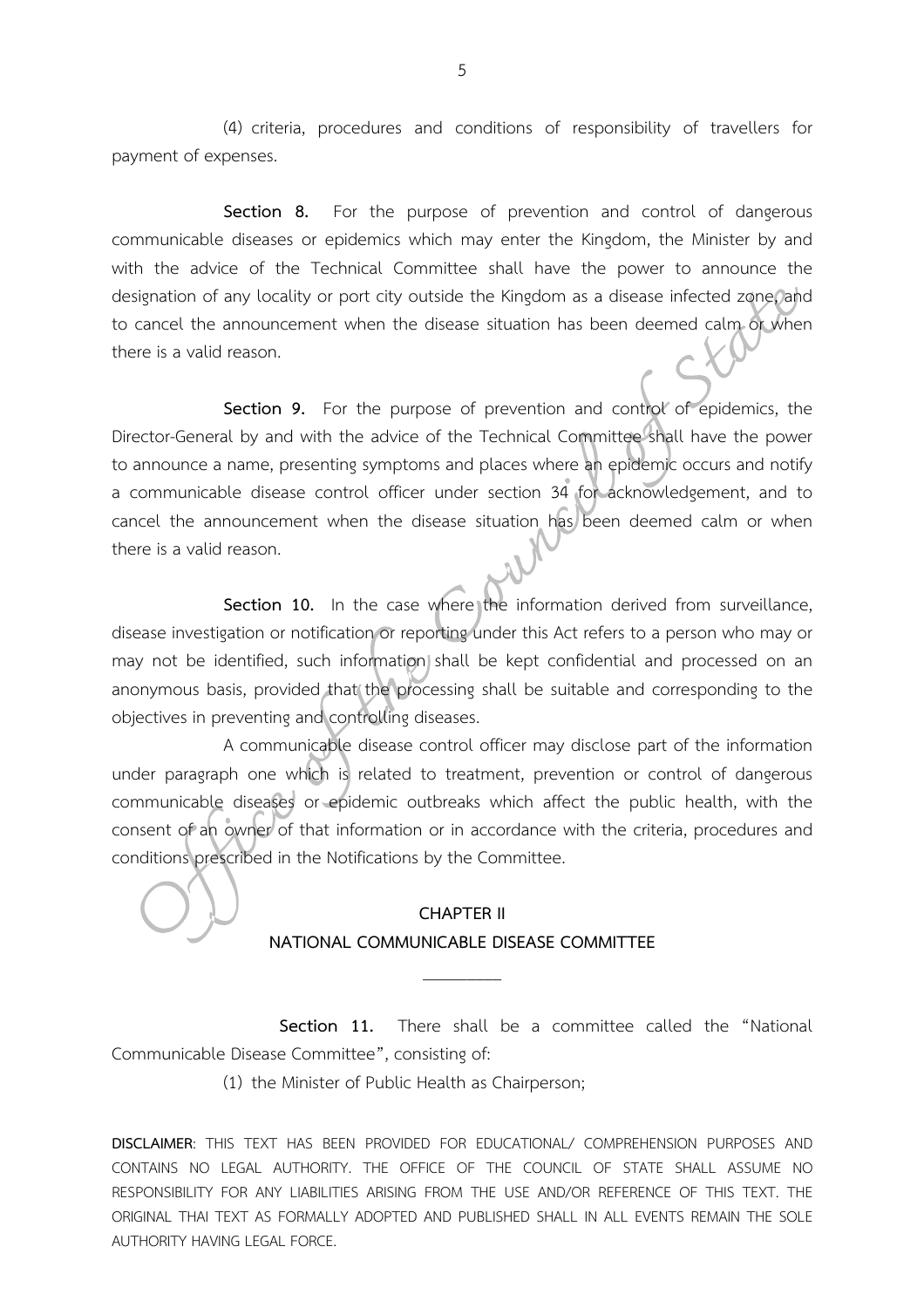(2) the Permanent Secretary of Ministry of Defence, the Permanent Secretary of Ministry of Foreign Affairs, the Permanent Secretary of Ministry of Transport, the Permanent Secretary of Ministry of Interior, the Permanent Secretary of Ministry of Labour, the Permanent Secretary of Ministry of Education, the Permanent Secretary of Ministry of Public Health, the Secretary-General of Council of State, the Commissioner-General of Royal Thai Police, the Director-General of Department of Medical Services, the Director-General of Government Public Relations Department, the Director-General of Department of Livestock Development, the Director-General of Department of Disaster Prevention and Mitigation, the Director-General of Department of Medical Sciences, the Director-General of Department of Local Administration, the Director-General of Department of Health, the Director-General of Department of National Parks, Wildlife and Plant Conservation and the Permanent Secretary of Bangkok Metropolitan Administration as members;

(3) members from one representative of the Medical Council of Thailand, one representative of the Thailand Nursing and Midwifery Council, one representative of the Medical Technology Council and one representative of the Private Hospital Association;

(4) four qualified members appointed by the Minister from persons having the knowledge, expertise and noticeable experience in public health, disease control and other fields that are beneficial to the prevention and control of communicable diseases, and at least one of which shall be appointed from private development organisations having the objectives not to seek profit and operating public health activities.

The Director-General of Department of Disease Control shall be a member and secretary, and the Director of Bureau of General Communicable Diseases shall be a member and the first assistant secretary and the Director of Bureau of Epidemiology shall be a member and the second assistant secretary.

The qualifications, criteria and procedures for selecting qualified members shall be in accordance with the rules prescribed in the Notifications by the Minister.

**Section 12.** A qualified member shall hold office for a term of three years. If a qualified member vacates his or her office prior to the expiration of the term, the Minister shall appoint a replacement qualified member of the same field within thirty days from the date of vacancy. The person appointed to replace the vacated position shall be in office for the remaining term of office of the member whom he or she replaces, unless the remaining term of the qualified member is less than ninety days, in which case, the Minister may not appoint a replacement qualified member, and in this regard, the Committee shall consist of the remaining members.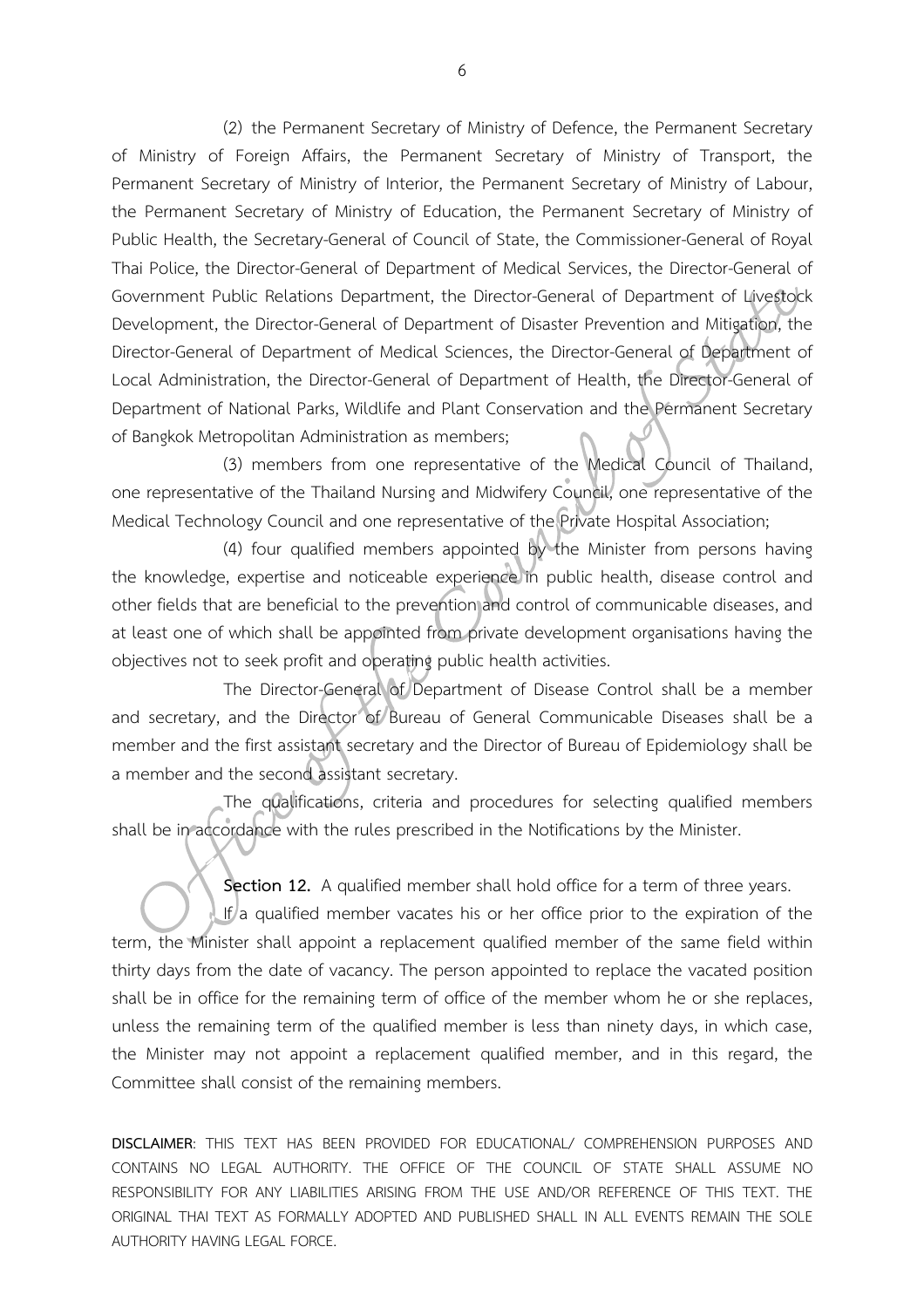Section 13. In addition to vacating office on the expiration of term, a qualified member vacates office upon:

- (1) death;
- (2) resignation;

(3) being dismissed by the Minister on the grounds of disgraceful behavior, negligence or dishonesty in the performance of the duty or incapability;

- (4) being bankrupt;
- (5) being incompetent or quasi-incompetent;

(6) being subject to an imprisonment penalty by a final judgement to imprisonment, except for an offence committed through negligence or a petty offence.

**Section 14.** The Committee shall have the power and duties as follows:

(1) to establish policies, systems and guidelines on surveillance, prevention and control of communicable diseases to be implemented by State agencies, Provincial Communicable Disease Committees and the Bangkok Communicable Disease Committee for the execution of this Act;

(2) to consider approving an action plan for surveillance, prevention and control of communicable diseases or epidemics and propose the same to the Council of Ministers for approval;

(3) to provide opinions to the Minister on the issuance of Ministerial Regulations, Rules, Notifications and guidelines for the compliance with this Act;

(4) to provide consultation and advice and coordinate with State agencies and private agencies in relation to surveillance, prevention and control of communicable diseases;

(5) to monitor, evaluate, and investigate the operations of State agencies, Provincial Communicable Disease Committees and the Bangkok Communicable Disease Committee to ensure compliance with the action plan for surveillance, prevention and control of communicable diseases or epidemics approved by the Council of Ministers under  $(2)$ ;

(6) to consider approving the criteria, procedures and conditions in relation to disbursement for payment of indemnification, compensation, remuneration or other expenses necessary for conducting the surveillance, disease investigation, prevention or control of communicable diseases;

(7) to appoint a technical committee or a sub-committee for the execution of this Act;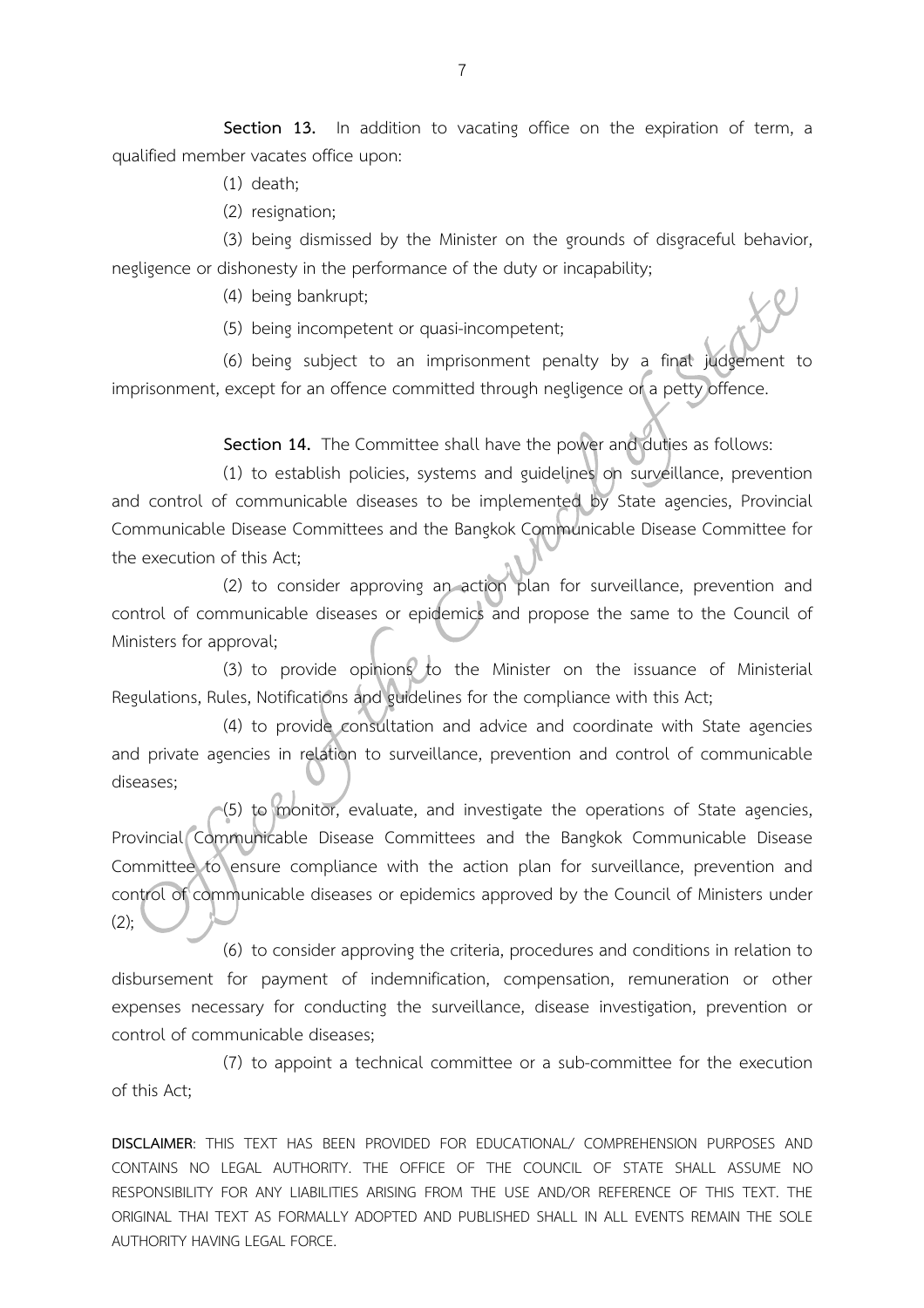(8) to perform any other acts as stipulated in this Act or other laws to be the power and duties of the Committee, or as assigned by the Council of Ministers.

**Section 15.** At a meeting of the Committee, the presence of not less than one-half of all of the remaining members is required to constitute a quorum.

The Chairperson shall preside over the meeting. If the Chairperson is not present at the meeting or is unable to perform the duties, the members present shall elect one among themselves to preside over the meeting.

A decision of the meeting shall be made by a majority of votes.

In casting a vote, each member shall have one vote. In the case of an equality of votes, the presiding member shall have an additional vote as the casting vote.

**Section 16.** There shall be a Technical Committee, consisting of a chairperson appointed by qualified members under section 11 (4) and not more than seven members appointed from persons having the knowledge, expertise and experience in communicable diseases.

The Technical Committee shall have the power and duties as follows:

(1) to provide suggestions to the Minister on the announcement of disease infected zones;

(2) to provide suggestions to the Director-General on the announcement of epidemics;

(3) to provide suggestions to the Minister or the Director-General on cancellation of the announcement when the disease situation under (1) or (2), as the case may be, has been deemed calm or when there is a valid reason;

(4) to operate as assigned by the Committee.

The provisions of section 12 and section 13 shall apply, *mutatis mutandis* to the term of office and vacating from office of the Technical Committee.

**Section 17.** The provision of section 15 shall apply, *mutatis mutandis* to the meetings of the Technical Committee and the sub-committee.

**Section 18.** In performing the duties under this Act, the Committee, the Technical Committee and the sub-committee shall have the power to issue an order in writing to summon any person to come to give statements of fact or express opinions or furnish any necessary information or documents or suggestions in support of consideration.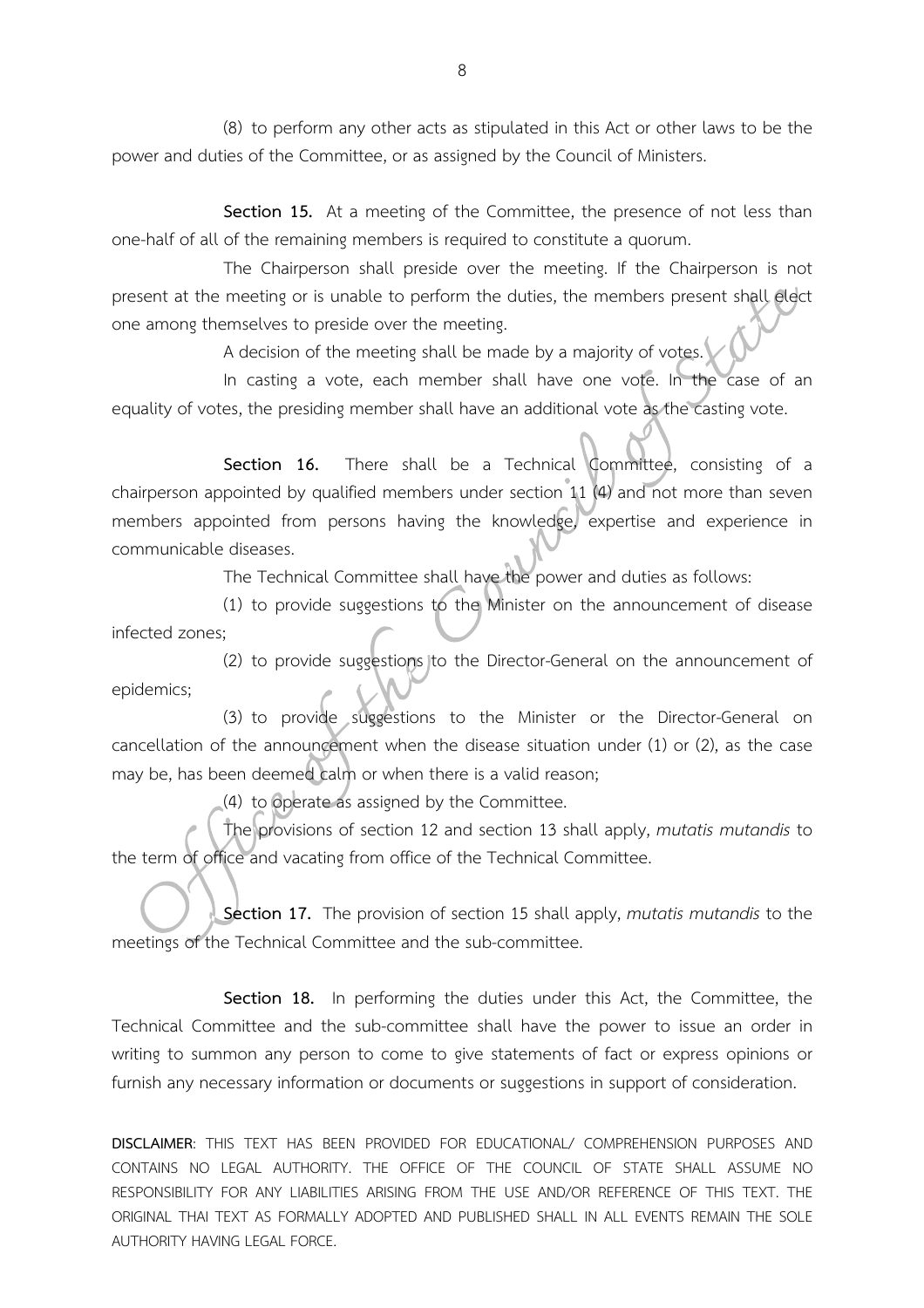**Section 19.** The Department of Disease Control shall act as the Office of the Secretary of the Committee, the Technical Committee and the sub-committee, in charge of general affairs, and shall have the power and duties as follows:

(1) to be a central agency responsible for the process for consideration and proposal of policies and systems for surveillance, prevention and control of communicable diseases;

(2) to establish systems for surveillance of dangerous communicable diseases, communicable diseases under surveillance and epidemics for proposing to the Committee;

(3) to prepare an action plan for surveillance, prevention and control of communicable diseases or epidemics for proposing to the Committee;

(4) to be the central information centre for publicising or disseminating information and news in relation to surveillance, prevention and control of communicable disease and epidemic situations;

(5) to be a coordination agency for monitoring, evaluating and investigating the operations of Provincial Communicable Disease Committees and the Bangkok Communicable Disease Committee in relation to the implementation of the action plan for surveillance, prevention and control of communicable diseases or epidemics approved by the Committee, and report the result to the Committee;

(6) to operate, cooperate, support and assist State agencies and private agencies to ensure compliance with policies and plans on surveillance, prevention and control of communicable diseases;

(7) to promote, support and coordinate in academic works, medical supplies and materials and equipment for surveillance, prevention, control or diagnosis in relation to communicable diseases;

(8) to perform any other acts as assigned by the Committee, the Technical Committee or the sub-committee.

#### **CHAPTER III**

# **PROVINCIAL COMMUNICABLE DISEASE COMMITTEE**  $\overline{\phantom{a}}$

**Section 20.** There shall be a Provincial Communicable Disease Committee, consisting of:

**DISCLAIMER**: THIS TEXT HAS BEEN PROVIDED FOR EDUCATIONAL/ COMPREHENSION PURPOSES AND CONTAINS NO LEGAL AUTHORITY. THE OFFICE OF THE COUNCIL OF STATE SHALL ASSUME NO RESPONSIBILITY FOR ANY LIABILITIES ARISING FROM THE USE AND/OR REFERENCE OF THIS TEXT. THE ORIGINAL THAI TEXT AS FORMALLY ADOPTED AND PUBLISHED SHALL IN ALL EVENTS REMAIN THE SOLE AUTHORITY HAVING LEGAL FORCE.

9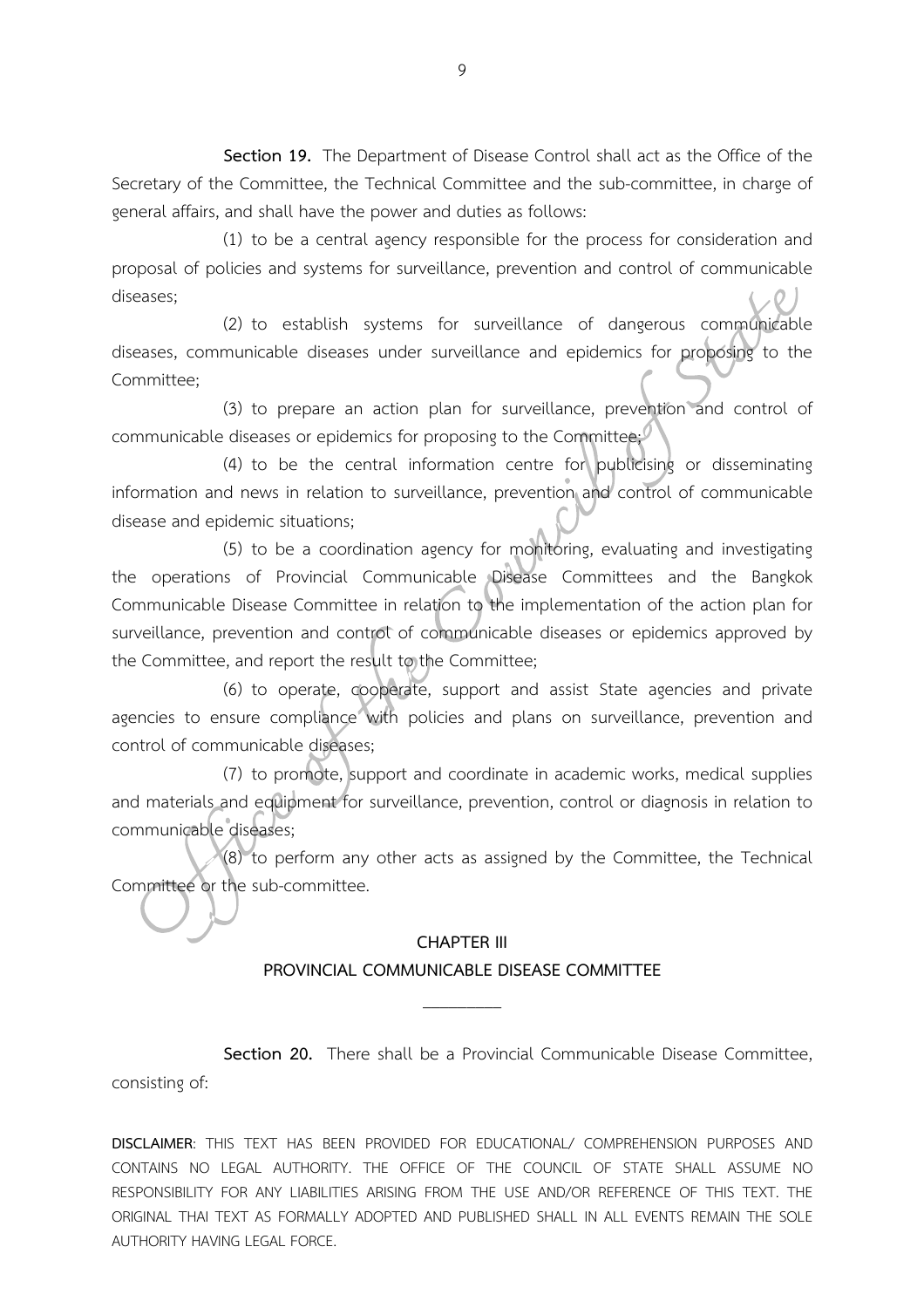(1) the Provincial Governor as a chairperson;

(2) the Deputy Provincial Governor, the Head of Provincial Public Relations, the Head of Provincial Livestock, the Chief of Provincial Office of Disaster Prevention and Mitigation, the Director of the Office of Disease Prevention and Control responsible for such province and the Chief Executive of Provincial Administration Organisation as members;

(3) one Mayor and one Chief Executive of Subdistrict Administration Organisations, who are appointed by the Provincial Governor as members;

(4) one director of medical centre hospitals or general hospitals, two directors of community hospitals and two district health officers, who are appointed by the Provincial Governor as members;

(5) one manager of sanatoriums under the law on sanatoriums, who is appointed by the Provincial Governor as a member.

In the case where, in any province, there are hospitals affiliated with State agencies other than those specified in (4), the Provincial Governor shall appoint not more than three directors of such hospitals as members.

In the case where there is an international communicable disease control checkpoint in any province, the Provincial Governor shall also appoint one communicable disease control officer who is stationed at each of the international communicable disease control checkpoints and one person responsible for the port of entry of each of the checkpoints as members.

The Provincial Public Health Physician shall be a member and secretary, and the Provincial Governor shall appoint not more than two government officials of the Provincial Public Health Office, who operate the work related to disease prevention and control as members and assistant secretaries.

**Section 21.** The appointment, term of office and vacating from office of the members under section 20 (3), (4) and (5) and the members under section 20, paragraph two shall be in accordance with the criteria, procedures and conditions prescribed in the Notifications by the Committee.

**Section 22.** A Provincial Communicable Disease Committee shall have the power and duties as follows:

(1) to implement the policies, systems and guidelines on surveillance, prevention and control of communicable diseases prescribed by the Committee;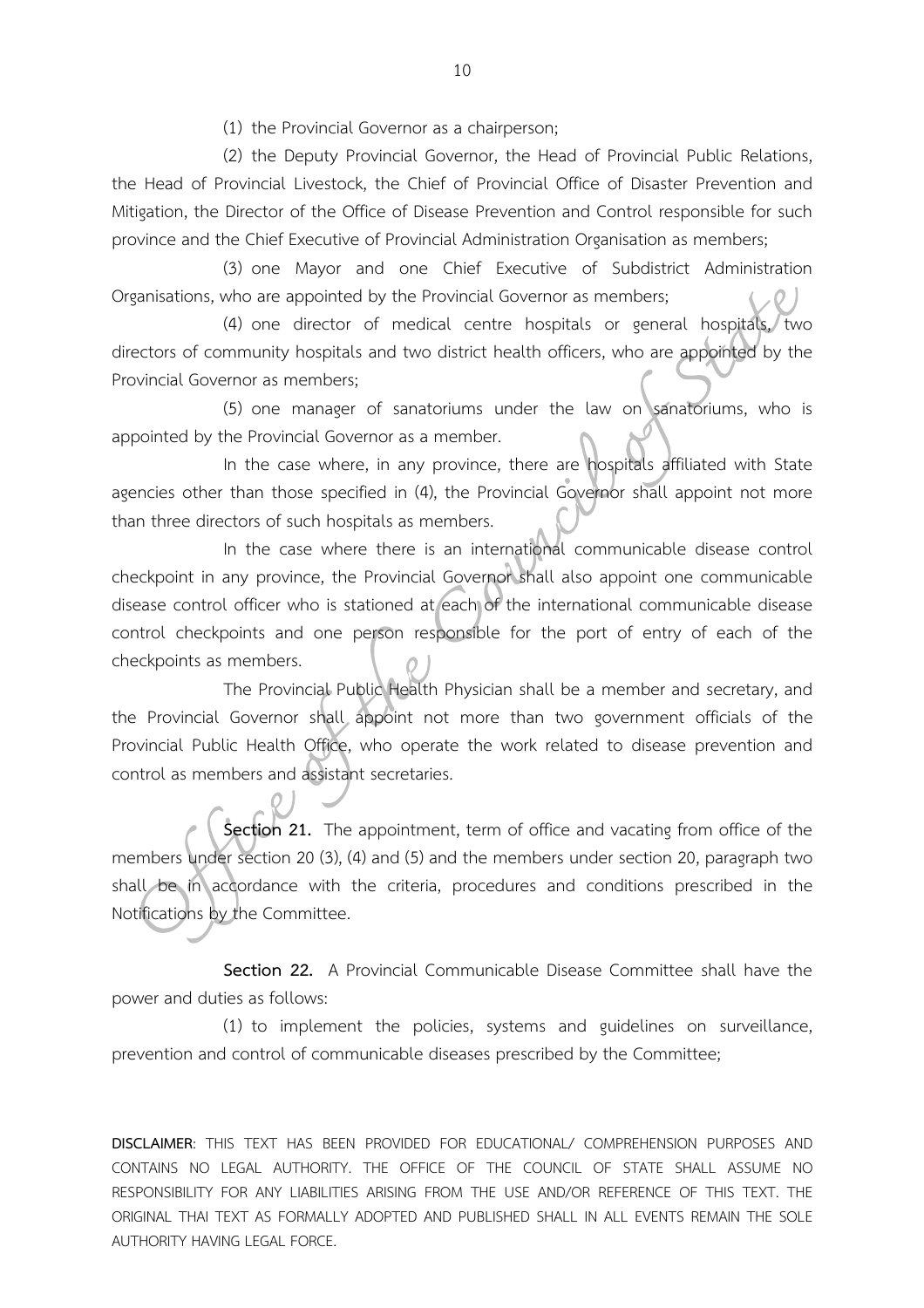(2) to prepare an action plan for surveillance, prevention and control of dangerous communicable diseases, communicable diseases under surveillance or epidemics in an area of the province;

(3) to report to the Director-General the situation of communicable diseases or diseases of which the exact cause is unknown, which may develop into epidemics occurring in an area of the province;

(4) to support, promote, monitor and evaluate the performance of work of the relevant agencies within the province and report to the Committee;

(5) to establish a port of entry work team under section 23 if there is an international communicable disease control checkpoint at the province;

(6) to summon any person to come to give statements of fact or express opinions or furnish any necessary information or documents or suggestions in support of consideration;

(7) to perform any other acts related to communicable disease control as assigned by the Committee or the Provincial Governor, or as prescribed in this Act.

**Section 23.** A port of entry work team shall consist of:

(1) an official of State agencies who is responsible for such port of entry as a chairperson of the work team;

(2) a representative of the Department of Livestock Development, a representative of the Department of Agriculture, a representative of the Customs Department, a representative of the Food and Drug Administration and a representative of the Immigration Bureau, who perform the duties at such port of entry as members of the work team;

(3) a director of the hospital affiliated with a State agency and responsible for such port of entry, as a member of the work team;

(4) one communicable disease control officer who is stationed at the international communicable disease control checkpoint as a member and secretary of the work team.

In the case where, at any port of entry, the number of State agency representatives performing the duties at such port of entry is less than the number of agencies required under (2), the work team shall consist of the existing State agency representatives.

In the case where, at any port of entry, the number of State agency representatives performing the duties at such port of entry is more than the number of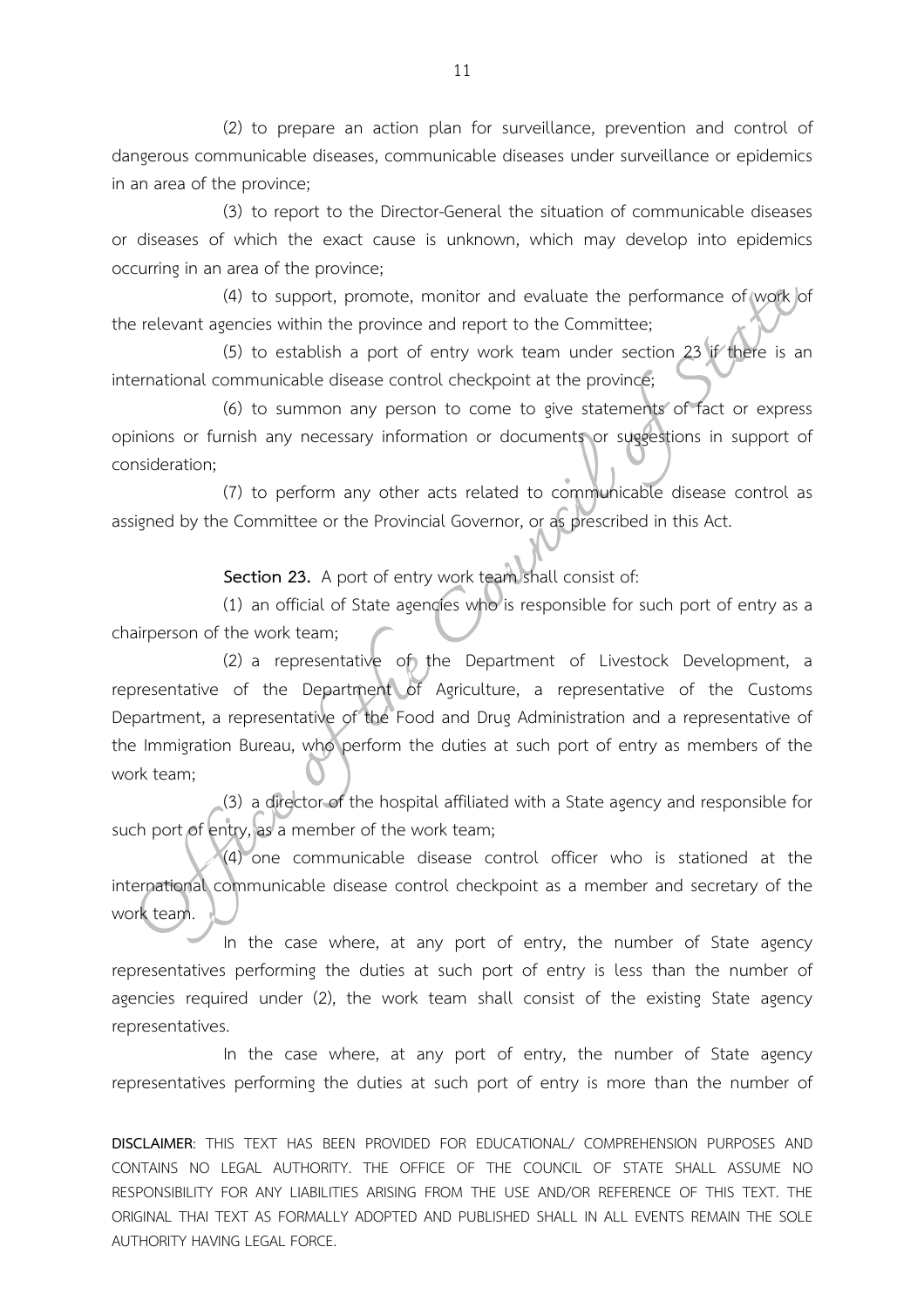agencies required under (2), the Committee shall have the power to increase the number in the Notifications.

**Section 24**. A port of entry work team shall have the power and duties over its area of responsibility as follows:

(1) to prepare an action plan for surveillance, prevention and control of global communicable diseases and public health emergency response plan;

(2) to coordinate, support, monitor and evaluate the implementation of the plans under (1);

(3) to prepare a plan to communicate with the agencies related to surveillance, prevention and control of global communicable diseases;

(4) to perform any other acts in relation to surveillance, prevention and control of communicable diseases as assigned by the Committee or the Provincial Communicable Disease Committee.

**Section 25.** The provision of section 15 shall apply, *mutatis mutandis* to the meetings of Provincial Communicable Disease Committees and port of entry work teams.

## **CHAPTER IV BANGKOK COMMUNICABLE DISEASE COMMITTEE**

 $\overline{\phantom{a}}$ 

Section 26. There shall be a Bangkok Communicable Disease Committee, consisting of:

(1) the Governor of Bangkok as a chairperson;

(2) the Permanent Secretary of Bangkok Metropolitan Administration, a representative of the Office of the Permanent Secretary for Interior, a representative of the Department of Disease Control, a representative of the Government Public Relations Department, a representative of the Department of Livestock Development, a representative of the Department of Labour Protection and Welfare, the Director of Medical Service Department, BMA, the Director of Bangkok Fire and Rescue Department and directors of the hospitals affiliated with the Thai Red Cross Society in Bangkok area as members;

(3) one director of the hospitals affiliated with the Bangkok Metropolitan Administration, one director of the hospitals affiliated with the Department of Medical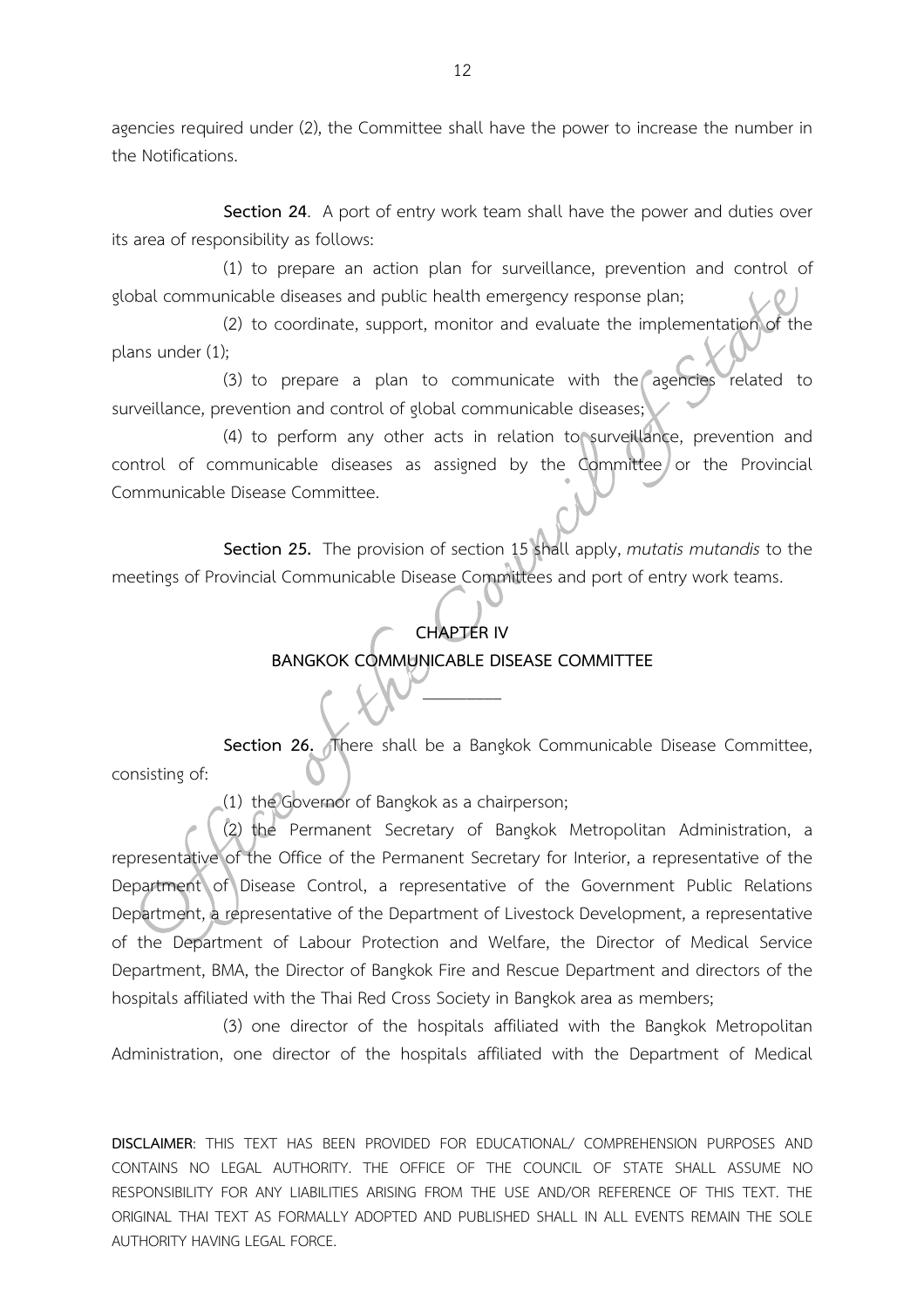Services, Ministry of Public Health and one director of the Educational Service Area Offices in Bangkok, who are appointed by the Governor of Bangkok as members;

(4) not more than five directors of hospitals affiliated with State agencies other than (3), who are appointed by the Governor of Bangkok as members;

(5) one manager of sanatoriums under the law on sanatoriums in Bangkok area, who is appointed by the Governor of Bangkok as a member;

(6) one communicable disease control officer who is stationed at each of the international communicable disease control checkpoints in Bangkok area, and one person responsible for the port of entry of each of such international communicable disease control checkpoints as members.

The Director of Health Department, Bangkok Metropolitan Administration shall be a member and secretary, and the Governor of Bangkok shall appoint not more than two government officials of the Health Department, Bangkok Metropolitan Administration, having a position not lower than a division director, as members and assistant secretaries.

**Section 27.** The appointment, term of office and vacating from office of the members under section 26 (3), (4) and (5) shall be in accordance with the criteria, procedures and conditions prescribed in the Notifications by the Committee.

**Section 28.** The Bangkok Communicable Disease Committee shall have the power and duties as follows:

(1) to implement the policies, systems and guidelines on surveillance, prevention and control of communicable diseases prescribed by the Committee;

(2) to prepare an action plan for surveillance, prevention and control of dangerous communicable diseases, communicable diseases under surveillance or epidemics in an area of Bangkok;

(3) to report to the Director-General the situation of communicable diseases or diseases of which the exact cause is unknown, which may develop into epidemics occurring in an area of Bangkok;

(4) to support, promote, monitor and evaluate the performance of work of the relevant agencies within Bangkok and report to the Committee;

(5) to establish port of entry work teams under section 23;

(6) to summon any person to come to give statements of fact or express opinions or furnish any necessary information or documents or suggestions in support of consideration;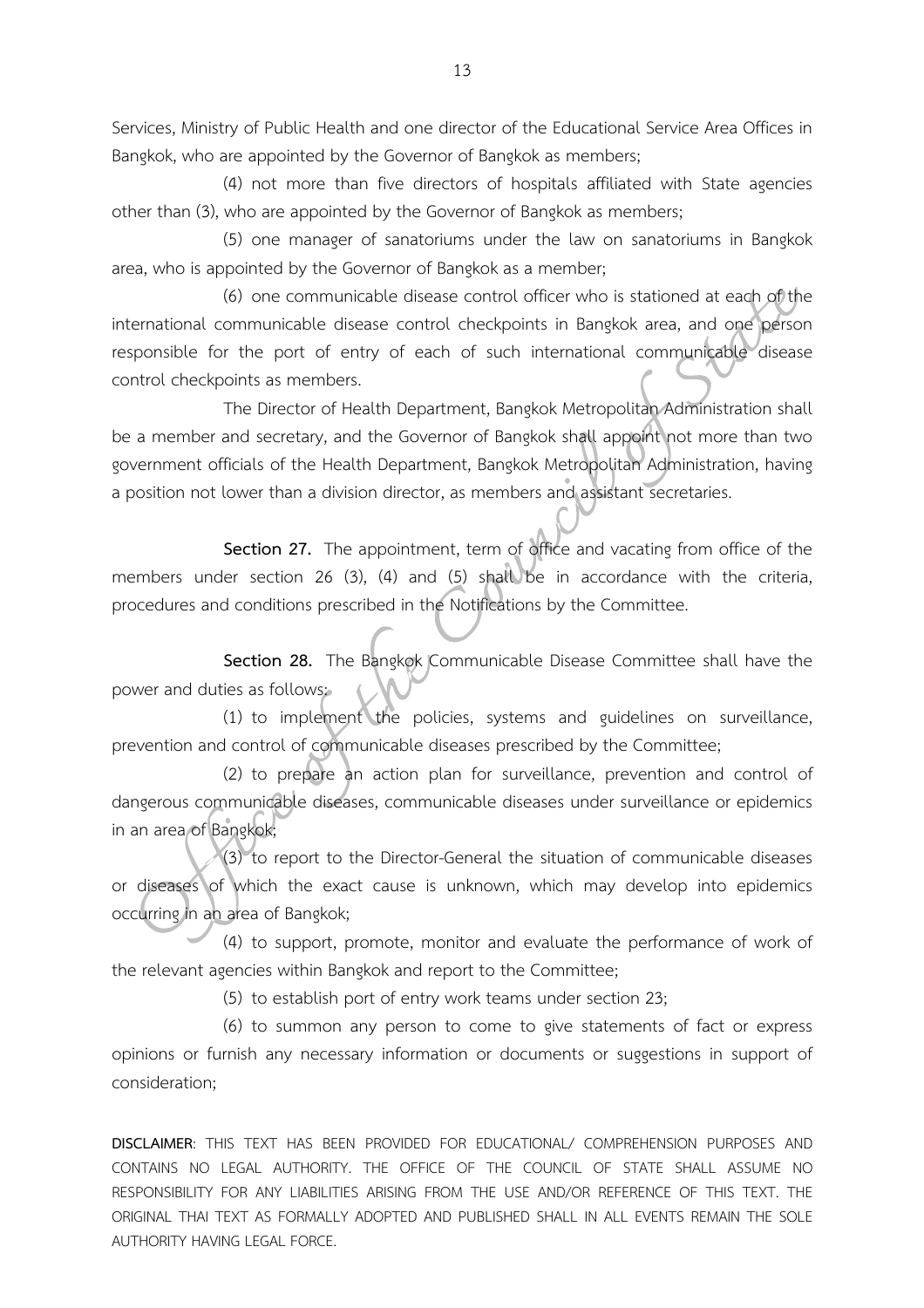(7) to perform any other acts related to communicable disease control as assigned by the Committee or the Governor of Bangkok, or as prescribed in this Act.

**Section 29.** The provision of section 15 shall apply, *mutatis mutandis* to the meetings of the Bangkok Communicable Disease Committee and port of entry work teams.

**Section 30.** The provisions of section 23 and section 24 shall apply, *mutatis mutandis* to the composition and power and duties of port of entry work teams appointed by the Bangkok Communicable Disease Committee.

## **CHAPTER V COMMUNICABLE DISEASE SURVEILLANCE**

 $\overline{\phantom{a}}$ 

**Section 31.** In the case of occurrence of a dangerous communicable disease, a communicable disease under surveillance or an epidemic, the following persons shall notify a communicable disease control officer:

(1) in the case where a person infected or reasonably suspected of being infected with such communicable disease is found in a house, an owner of the house or a person in charge of the house or a physician who provides treatment;

(2) in the case where a person infected or reasonably suspected of being infected with such communicable disease is found in a sanatorium, a person responsible for the sanatorium;

(3) in the case where medical or veterinarian examination has been conducted and it is found that a pathogen which is a cause of such communicable disease may exist, a person who conducts the examination or a person responsible for the place where the examination takes place;

(4) in the case where a person infected or reasonably suspected of being infected with such communicable disease is found in a business facility or any other place, an owner or a person controlling such place.

The criteria and procedures on the notification under paragraph one shall be as prescribed in the Notifications by the Minister with the approval of the Committee.

**Section 32.** When a communicable disease control officer has been notified under section 31 that there is a suspicion, information or evidence of the occurrence of a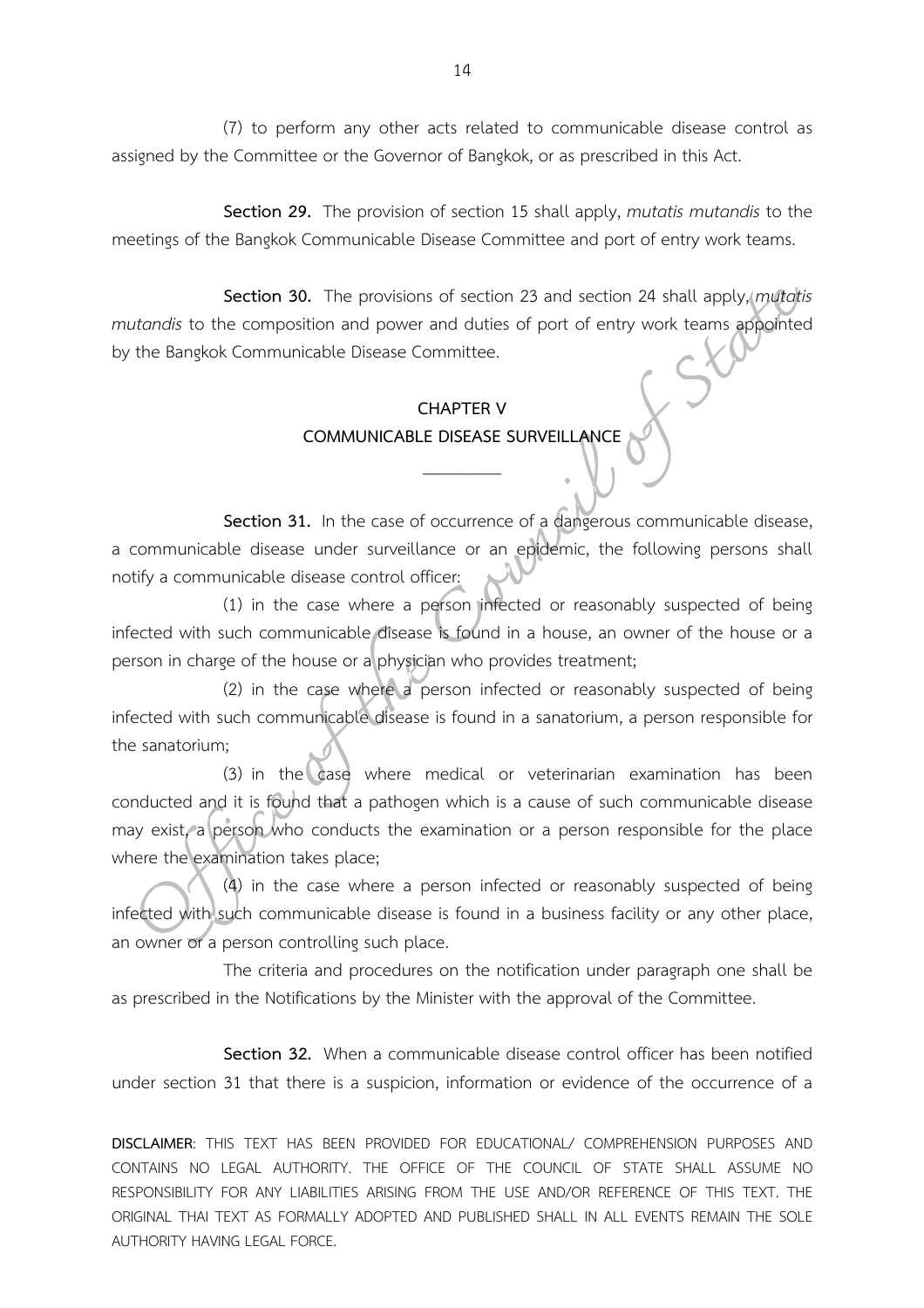dangerous communicable disease, a communicable disease under surveillance or an epidemic, the communicable disease control officer shall notify the Provincial Communicable Disease Committee or the Bangkok Communicable Disease Committee, as the case may be, and report that information to the Department of Disease Control at prompt.

**Section 33.** In the case where there are reasonable grounds to suspect that a dangerous communicable disease, a communicable disease under surveillance or an epidemic has occurred in foreign countries, the Department of Disease Control shall coordinate with the World Health Organisation to request for information related to such disease.

### **CHAPTER VI**

# **PREVENTION AND CONTROL OF COMMUNICABLE DISEASES**  $\overline{\phantom{a}}$

**Section 34**. For the purpose of prevention and control of communicable diseases, when a dangerous communicable disease or an epidemic has occurred or is suspected of having occurred in any area, a communicable disease control officer in such area shall have the power to carry out, or issue a written order instructing any person to carry out the following:

(1) to require persons who are infected or reasonably suspected of being infected with the dangerous communicable disease or epidemic, or who are contacts or carriers to have a check-up or treatment or medical examination and, for the purpose of safety, such persons may be isolated, quarantined or controlled for observation at places specified by the communicable disease control officer until such persons have had a checkup and medical examination and it is confirmed that the period of communicability has passed or such suspicion has been dispelled. In the case of an animal, an owner or occupier of the animal shall take the animal to have a check-up or treatment or medical examination;

(2) to require persons at risk of being infected with the disease to receive immunisation on the date, time and place as prescribed by the communicable disease control officer in order to prevent the transmission of the dangerous communicable disease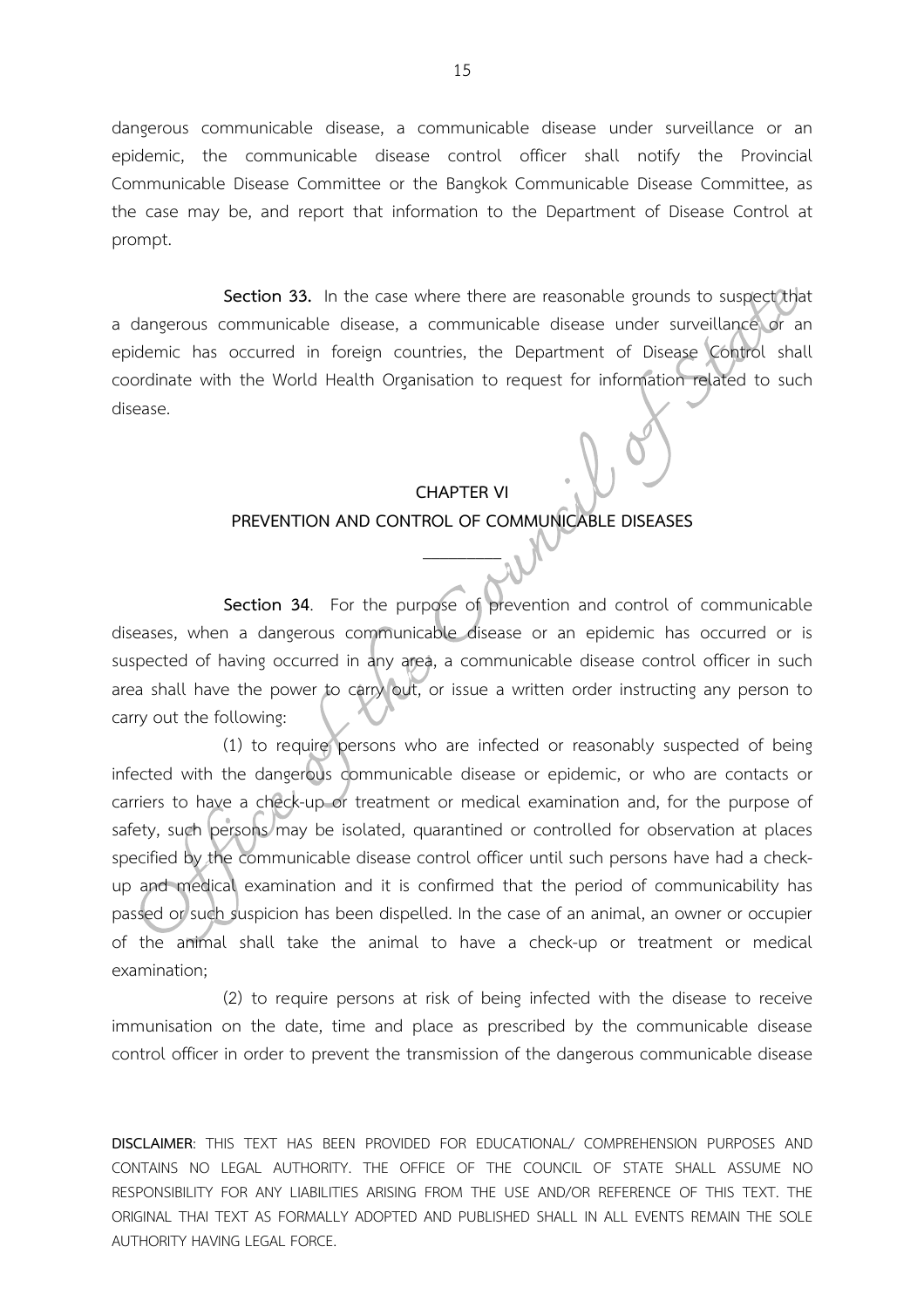or epidemic. In the case of an animal, an owner or occupier of the animal shall take the animal to receive the protection against the disease;

(3) to take corpses or carcasses of the persons or animals which are dead or are suspected of being dead of the dangerous communicable disease or epidemic to have an examination or medical management or to be dealt with by any other means in order to prevent the transmission of the disease;

(4) to require owners, occupiers or residents in the houses, tenements, places or conveyances where the dangerous communicable disease or epidemic occurs to conduct a disinfection and destroy anything contaminated, or reasonably suspected of being contaminated with pathogens of the communicable disease or to improve sanitation to ensure hygienic conditions in order to control and prevent the transmission of the disease. The persons receiving the order of instruction shall comply with it until the communicable disease control officer has ordered to cancel the same;

(5) to require owners, occupiers or residents in the houses, tenements, places or conveyances where the dangerous communicable disease or epidemic occurs to prevent the transmission of the disease by eliminating the animals, insects or immature insects which are a cause of the occurrence of the dangerous communicable disease or epidemic;

(6) to prohibit any person from carrying out or performing any act which may cause unhygienic conditions that may result in the transmission of the dangerous communicable disease or epidemic;

(7) to prohibit any person from entering or exiting isolated places, unless permission from the communicable disease control officer has been obtained;

(8) to enter the houses, tenements, places or conveyances where the dangerous communicable disease or epidemic has occurred or is suspected of having occurred for the purpose of surveillance, prevention and control to prevent the transmission of the disease.

In carrying out the actions under paragraph one, the communicable disease control officer shall conduct a disease investigation and if it is found that a dangerous communicable disease or an epidemic has occurred in any area, the communicable disease control officer shall notify the Provincial Communicable Disease Committee or the Bangkok Communicable Disease Committee, as the case may be, and report that information to the Department of Disease Control at prompt.

The criteria, procedures and conditions for carrying out an action or issuing a written order under paragraph one and for conducting a disease investigation under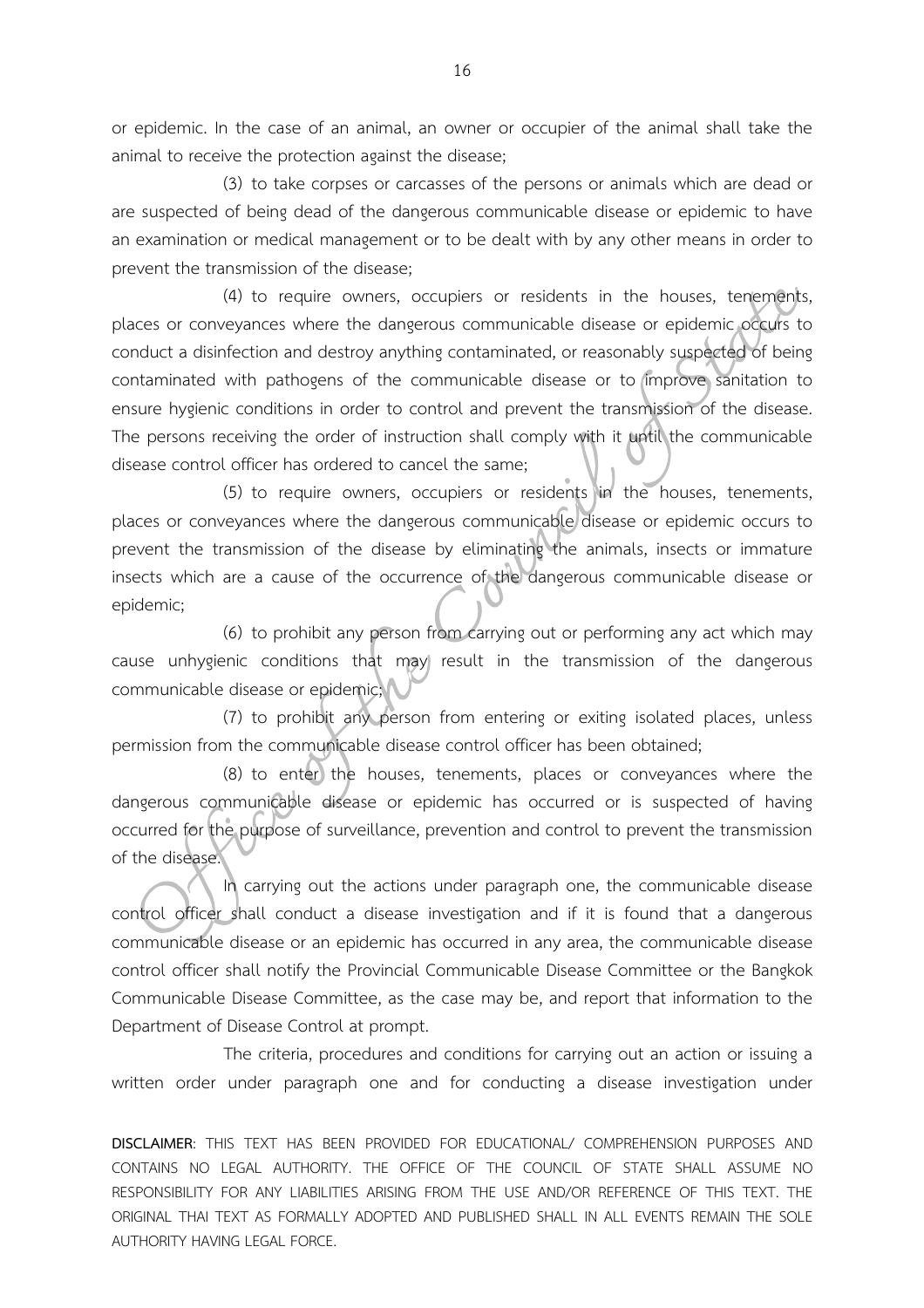paragraph two, shall be as prescribed in the Notifications by the Minister with the approval of the Committee.

**Section 35.** In the case of urgent necessity to prevent the transmission of dangerous communicable diseases or epidemics, the Provincial Governor with the approval of the Provincial Communicable Disease Committee or the Governor of Bangkok with the approval of the Bangkok Communicable Disease Committee, shall have the power (over his or her area of responsibility as follows:

(1) to order the temporary closure of market places, cooking or food selling places, beverage producing or selling places, factories, public meeting places, theaters, educational institutes or any other places;

(2) to instruct persons infected or reasonably suspected of being infected with a dangerous communicable disease or an epidemic to temporarily cease performing their occupations;

(3) to order prohibiting persons infected or reasonably suspected of being infected with a dangerous communicable disease or an epidemic from entering public meeting places, theaters, educational institutes or any other places, unless permission from a communicable disease control officer has been obtained.

Section 36. The Provincial Governor with the approval of the Provincial Communicable Disease Committee or the Governor of Bangkok with the approval of the Bangkok Communicable Disease Committee, as the case may be, shall establish at least one communicable disease control operation unit in each *Amphoe* or district to conduct surveillance, disease investigation, prevention and control of dangerous communicable diseases or epidemics. The criteria on establishment of communicable disease control operation units shall be as prescribed in the Notifications by the Committee.

A communicable disease control operation unit under paragraph one shall at least consist of one communicable disease control officer and two medical and public health officials, and officials of other related agencies or private agencies in the number deemed appropriate by the Provincial Governor or the Governor of Bangkok may be appointed in a communicable disease control operation unit.

**Section 37.** A person responsible for a port of entry shall comply with the procedures on surveillance, prevention and control of global communicable diseases at the area of the port of entry as follows: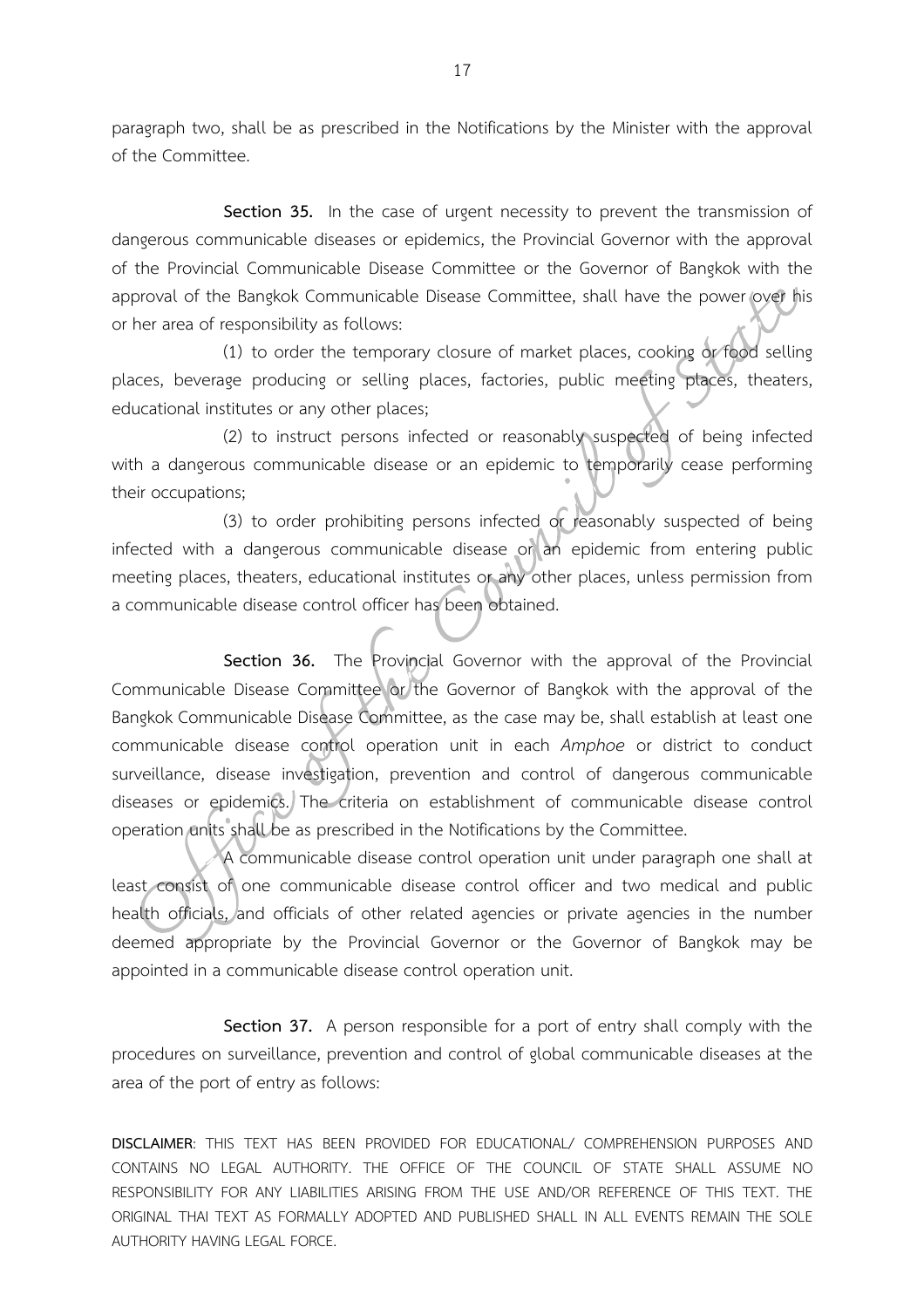(1) to manage environmental sanitation to ensure hygienic conditions and eliminate materials which may be harmful to health;

(2) to manage sanitation in relation to food and water to ensure hygienic conditions;

(3) to eliminate mosquitos and carriers of a disease;

(4) to comply with any other procedures as prescribed in the Notifications by the Committee.

**Section 38.** A communicable disease control officer stationed at an international communicable disease control checkpoint shall, with reasonable justification, have the power to patrol, control and supervise the area outside the port of entry and notify a local officer to carry out to eliminate mosquitos and carriers of a disease covering a radius of four hundred meters around the port of entry. In this regard, owners or persons in the houses, tenements or places in such area shall render appropriate facilities to the communicable disease control officer stationed at the international communicable disease control checkpoint and the local officer.

**Section 39.** In conducting prevention and control of global communicable diseases, when there are reasonable grounds or there is a suspicion that a conveyance comes from any locality or port city outside the Kingdom where there is an epidemic, the communicable disease control officer stationed at an international communicable disease control checkpoint shall have the power and duties as follows:

(1) to require the conveyance owner or conveyance operator to notify a specified arrival date, time and place of such conveyance at the international communicable disease control checkpoint to a communicable disease control officer stationed at the international communicable disease control checkpoint;

(2) to require the conveyance owner or conveyance operator whose conveyance has entered the Kingdom to submit documents to a communicable disease control officer stationed at the international communicable disease control checkpoint;

(3) to prohibit any person from entering or leaving the conveyance travelling into the Kingdom which has not been inspected by a communicable disease control officer stationed at the international communicable disease control checkpoint, and to prohibit any person from bringing any other conveyance up alongside such conveyance, unless permission from a communicable disease control officer stationed at the international communicable disease control checkpoint has been obtained;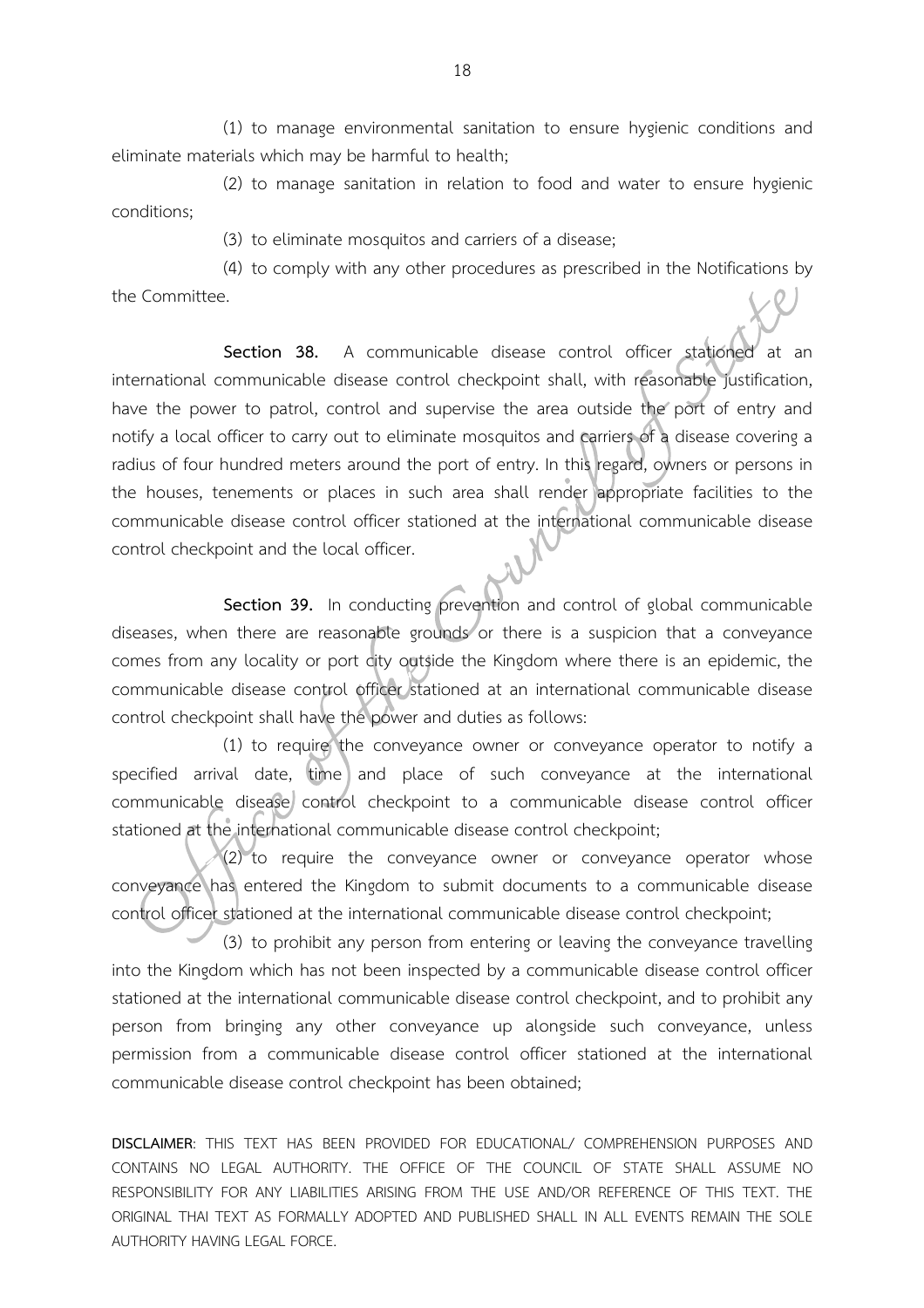(4) to enter the conveyance and examine travellers, physical items or animals in the conveyance, and to inspect and control the conveyance owner or conveyance operator to improve sanitation of the conveyance to ensure hygienic conditions, as well as to eliminate materials in the conveyance which may be harmful to health. In this regard, the conveyance owner or conveyance operator shall provide convenience to the communicable disease control officer stationed at the international communicable disease control checkpoint;

(5) to prohibit the conveyance owner or conveyance operator from bringing into the Kingdom travellers who have not received immunisation as prescribed in the Notifications by the Minister by and with the advice of the Committee.

The notification and the submission of documents by the conveyance owner or conveyance operator under (1) and (2), and the prohibition for the conveyance owner or conveyance operator under (5) shall be in accordance with the criteria, procedures and conditions prescribed in the Ministerial Regulations.

**Section 40.** When the Minister has announced the designation of any locality or port city outside the Kingdom as a disease infected zone under section 8, a communicable disease control officer stationed at the international communicable disease control checkpoint shall have the power to carry out, or issue a written order instructing the conveyance owner or conveyance operator whose conveyance has entered the Kingdom from such locality or port city to carry out the following:

(1) to conduct a disinfection in order to prevent and control the transmission of the disease;

(2) to arrange the conveyance to park at a specified place until a communicable disease control officer stationed at the international communicable disease control checkpoint has permitted it to leave;

(3) to require travellers in such conveyance to have a medical check-up and, in this regard, the travellers may be isolated, quarantined or controlled for observation or may receive immunisation at a specified place and time;

(4) to prohibit any person from entering or leaving such conveyance or isolated places, unless permission from a communicable disease control officer stationed at the international communicable disease control checkpoint has been obtained;

(5) to prohibit any person from taking objects, physical items or appliances, which are, or are suspected of being disease-infected material, into or out of such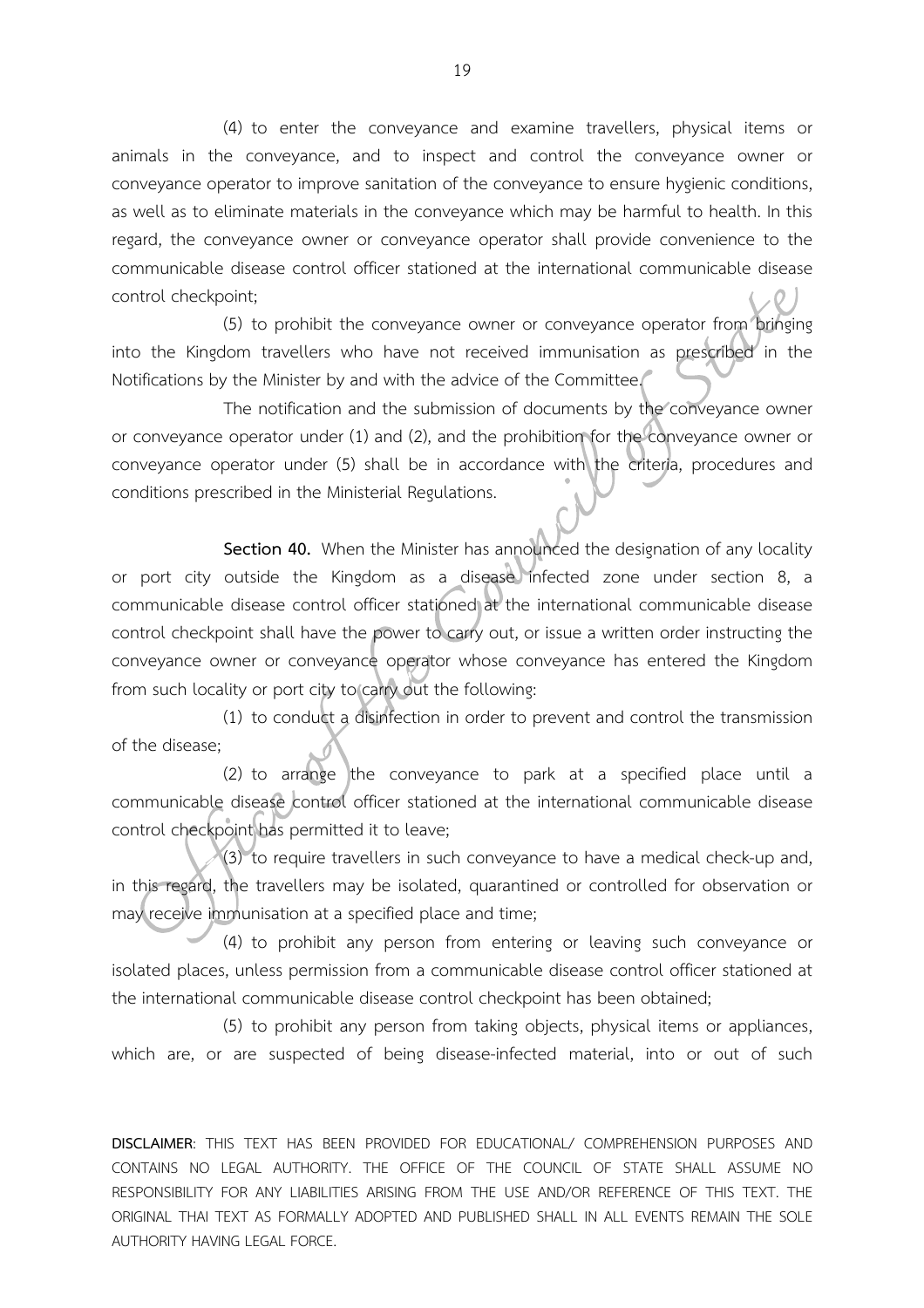conveyance, unless permission from a communicable disease control officer stationed at the international communicable disease control checkpoint has been obtained.

**Section 41.** A conveyance owner or conveyance operator shall be responsible for the expenses for transporting travellers in the conveyance for the purpose of isolation, quarantine, control for observation or receipt of immunisation, including the expenses for taking care of or providing medical treatment for them and for conducting prevention and control of global communicable diseases under section 40 and other related expenses.

Determination of the expenses arising from the actions under paragraph one shall be in accordance with the criteria, procedures and conditions prescribed in the Notifications by the Minister with the approval of the Committee.

**Section 42.** In the case where it is found that a traveller is infected or is reasonably suspected of being infected with a dangerous communicable disease or an epidemic, or a traveller is a carrier or is reasonably suspected of being a carrier of a disease, a communicable disease control officer stationed at the international communicable disease control checkpoint shall have the power to order such person to be isolated, quarantined or controlled for observation, or to receive immunisation.

The expenses arising from the actions under paragraph one shall be borne by such traveller in accordance with the criteria, procedures and conditions prescribed in the Notifications by the Minister with the approval of the Committee.

**Section 43.** For the purpose of prevention of global communicable diseases or epidemics, the Director-General or a person assigned by the Director-General shall have the power to issue a certificate of immunisation or a certificate of receipt of preventive medicine for global communicable diseases or other certificates to the applicant at the expense of the applicant.

The assignment or the collection or exemption of expenses shall be in accordance with the criteria, procedures and conditions prescribed in the Notifications by the Committee.

**Section 44.** In the case where a communicable disease control officer has ordered any person to carry out any action under section 34 (3), (4) or (5), section 38, section 39 (4) or section 40 (1), (2) or (3), but such person fails to comply with the order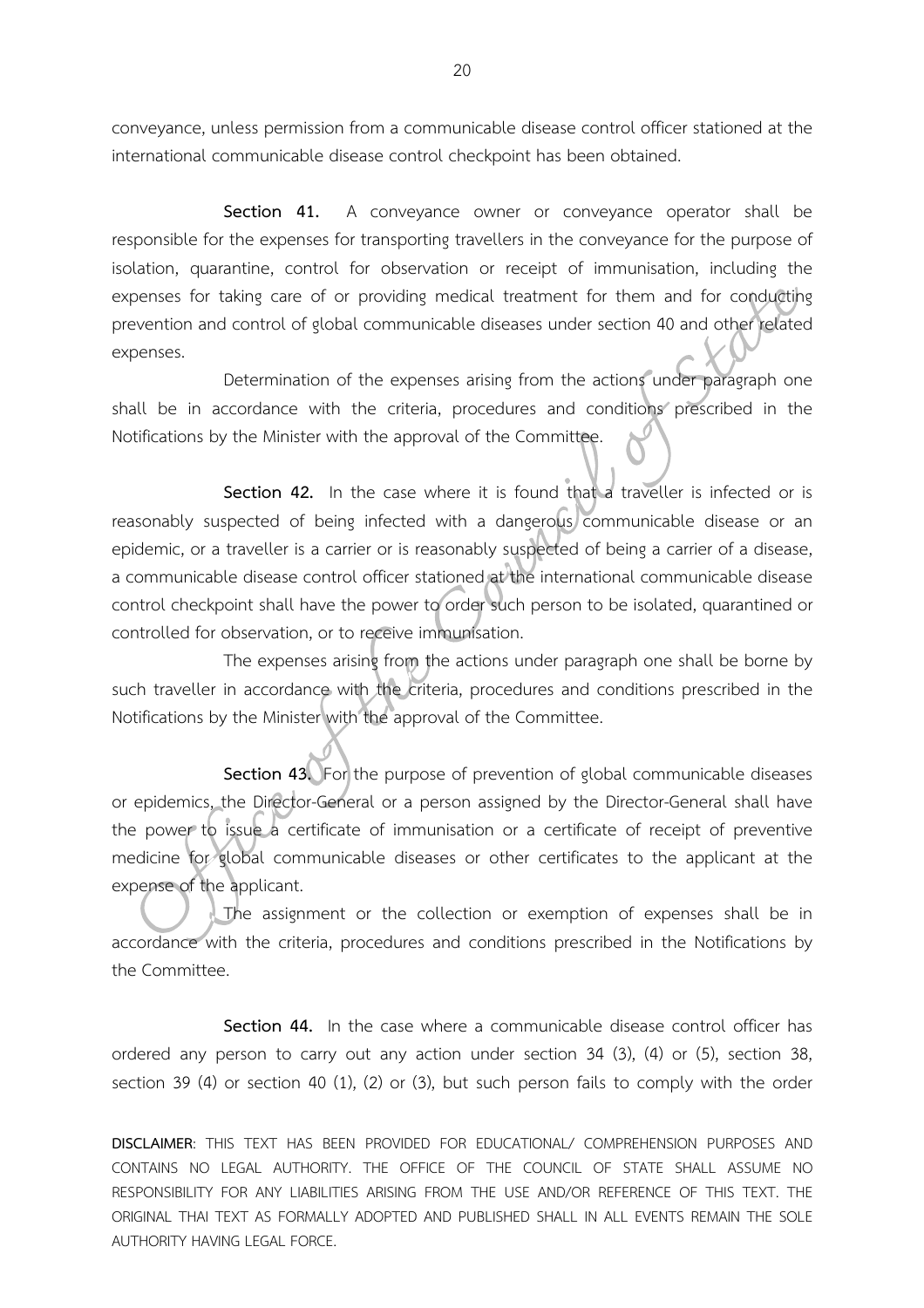within a specified period of time, the communicable disease control officer shall have the power to carry out such action in lieu of such person, provided that such person shall reimburse the actual expenses arising from such action in accordance with the Rules prescribed by the Ministry of Public Health.

## **CHAPTER VII COMMUNICABLE DISEASE CONTROL OFFICERS**

 $\overline{\phantom{a}}$ 

**Section 45.** In the execution of this Act, a communicable disease control officer shall have the power as follows:

(1) to issue a written summons to any person to come to give statements, facts or written explanations or furnish any documents or evidence for examination or in support of consideration;

(2) to enter conveyances, buildings or any other places during the period from sunrise to sunset or during office hours of such buildings or places for the purpose of inspection or control to ensure compliance with this Act, and if the action is not completed within such time, it may be further taken until its completion.

The implementation under (2) shall be in accordance with the criteria, procedures and conditions prescribed by the Director-General.

In the execution of the duties of the communicable disease control officer under (2), the person concerned shall render appropriate facilities.

**Section 46.** There shall be a uniform, badge and identification card for communicable disease control officers to identify themselves while performing their duties to the concerned persons.

The uniform, badge and identification card under paragraph one shall be in accordance with the form prescribed in the Notifications by the Ministry of Public Health.

**Section 47.** In the execution of the duties under this Act, the communicable disease control officer shall be an officer under the Criminal Code.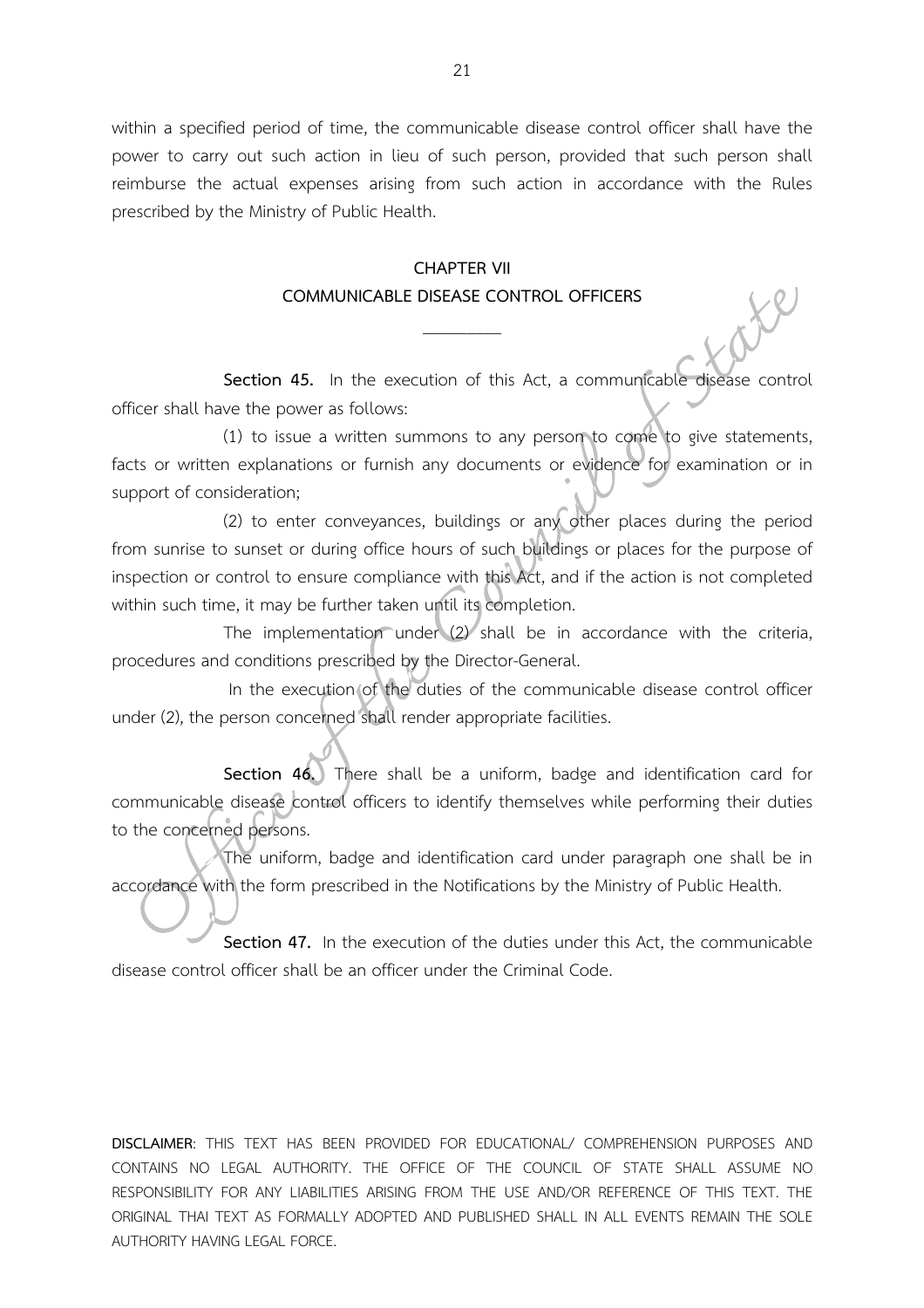## **CHAPTER VIII COMPENSATION**

 $\overline{\phantom{a}}$ 

**Section 48.** In performing the act by a communicable disease control officer under this Act, if damage has occurred to any person or property of any person from the surveillance, prevention or control of diseases, the official service shall pay compensation for the damage occurred to such person as necessary.

Reimbursement of the damage under paragraph one shall be in accordance with the criteria, procedures and conditions prescribed in the Ministerial Regulations.

### **CHAPTER IX PENALTY PROVISIONS**

 $\overline{\phantom{a}}$ 

**Section 49.** Any person who fails to comply with the order of the Committee, the Technical Committee or the sub-committee under section 18 or the order of a Provincial Communicable Disease Committee under section 22 (6) or the order of the Bangkok Communicable Disease Committee under section 28 (6) or the order of a communicable disease control officer under section 45 (1), shall be liable to imprisonment for a term of not exceeding one month or to a fine not exceeding ten thousand bath or to both.

**Section 50.** Any person who fails to comply with the criteria and procedures on the notification under section 31 shall be liable to a fine not exceeding twenty thousand baht.

**Section 51.** Any person who violates or fails to comply with the order of a communicable disease control officer under section 34 (1), (2), (5) or (6), section 39 (1), (2), (3) or (5), section 40 (5), or fails to provide convenience to a communicable disease control officer under section 39 (4), shall be liable to a fine not exceeding twenty thousand baht.

**Section 52.** Any person who violates or fails to comply with the order of a communicable disease control officer under section 34 (3), (4), (7) or (8) or section 40 (3) or (4) or of a Provincial Governor or the Governor of Bangkok under section 35, shall be liable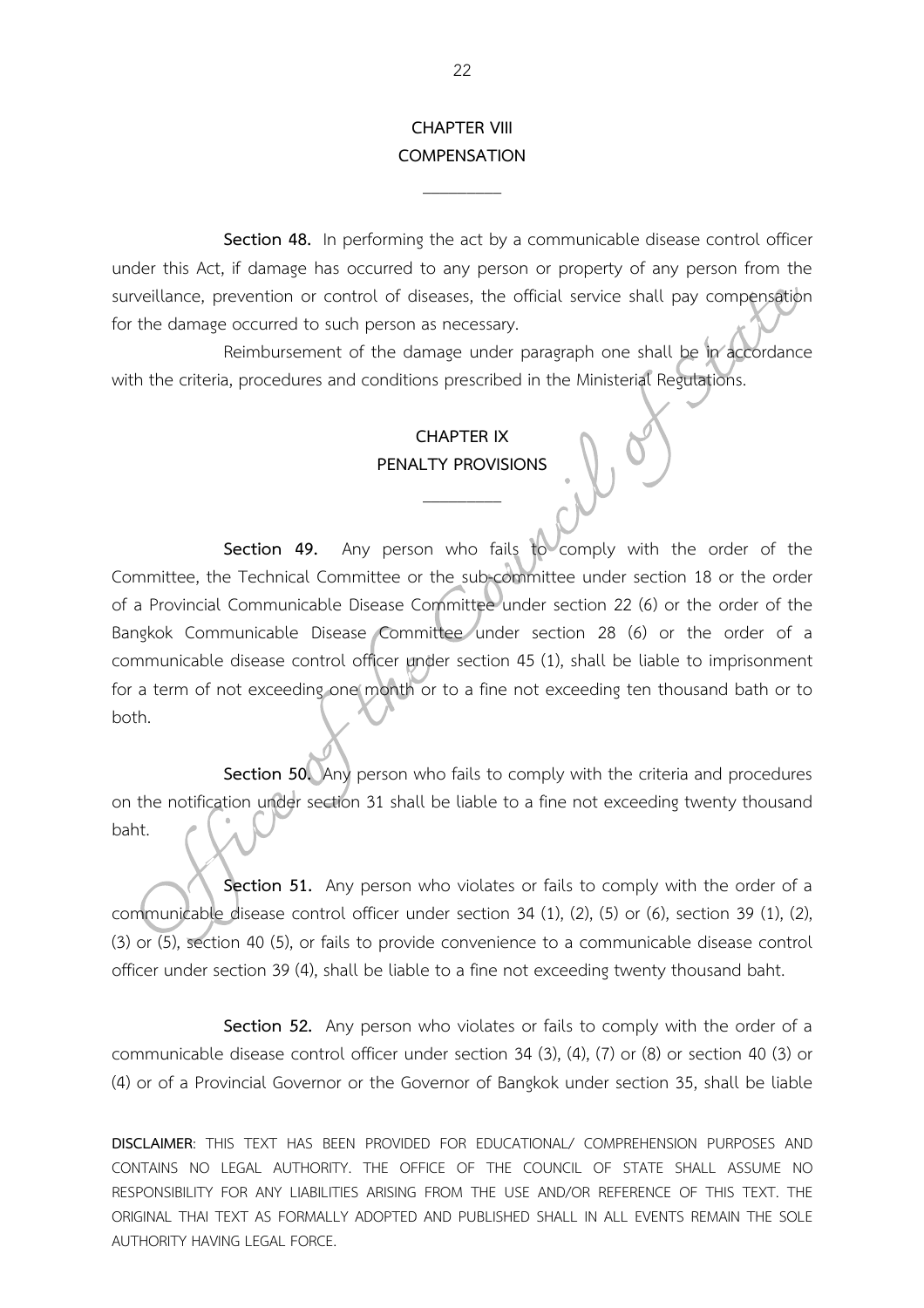to imprisonment for a term of not exceeding one year or to a fine not exceeding one hundred thousand baht or to both.

**Section 53.** Any person who fails to provide convenience to a communicable disease control officer or a local officer under section 38 shall be liable to a fine not exceeding twenty thousand baht.

**Section 54.** Any conveyance owner or conveyance operator who fails to comply with the order of a communicable disease control officer under section 40 (2) shall be liable to imprisonment for a term of not exceeding two years or to a fine not exceeding five hundred thousand baht or to both.

**Section 55.** Any person who obstructs or fails to provide convenience to a communicable disease control officer under section 45, paragraph three shall be liable to a fine not exceeding twenty thousand baht.

**Section 56.** Any person who does not have the right to wear the uniform or insignia of a communicable disease control officer under section 46, but does so in order to make other persons believe that he or she has the right to do so, shall be liable to imprisonment for a term of not exceeding six months or to a fine not exceeding fifty thousand baht or to both.

**Section 57.** All offences under this Act which are only punishable by a fine or by imprisonment for a term of not exceeding one year may be settled by the Director-General or a person appointed by the Director-General in accordance with the settlement criteria prescribed by the Committee.

Upon payment by the accused of the settled amount of the fine within thirty days from the settlement date, the case shall be deemed settled under the Criminal Procedure Code.